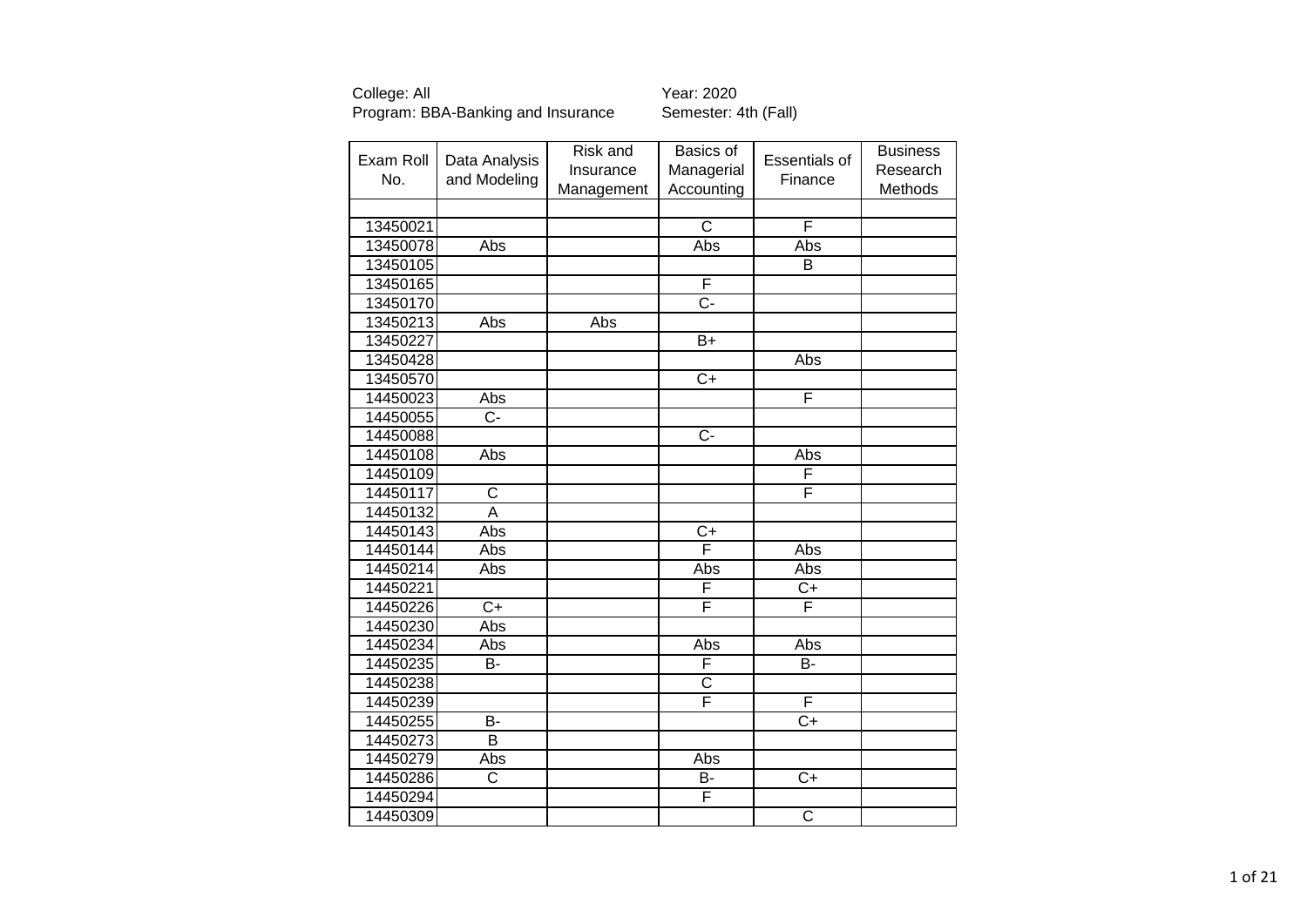| Exam Roll | Data Analysis | Risk and   | Basics of      | <b>Essentials of</b> | <b>Business</b> |
|-----------|---------------|------------|----------------|----------------------|-----------------|
| No.       | and Modeling  | Insurance  | Managerial     | Finance              | Research        |
|           |               | Management | Accounting     |                      | Methods         |
|           |               |            |                |                      |                 |
| 14450310  | <b>B-</b>     | Abs        | F              | <b>B-</b>            |                 |
| 14450319  | $B+$          |            |                |                      |                 |
| 14450331  |               |            |                | Abs                  |                 |
| 14450400  | Abs           |            |                |                      | Abs             |
| 14450401  |               |            | $\overline{C}$ | F                    |                 |
| 14450405  | Abs           |            | F              | Abs                  |                 |
| 14450419  |               |            | Abs            |                      |                 |
| 14450528  |               |            | D+             |                      |                 |
| 14450540  |               |            |                | Abs                  |                 |
| 14450544  | Withheld      |            |                | Withheld             |                 |
| 14450578  | F             |            |                | F                    |                 |
| 14450593  | F             |            | F              | F                    |                 |
| 14450600  | F             |            |                |                      |                 |
| 14450610  |               |            | Abs            | Abs                  |                 |
| 15450010  | C             |            | C              | F                    |                 |
| 15450015  |               |            | F              |                      |                 |
| 15450082  | Abs           |            | Abs            | Abs                  |                 |
| 15450089  |               |            | F              |                      |                 |
| 15450090  |               |            | Abs            |                      |                 |
| 15450116  |               |            | Abs            |                      |                 |
| 15450136  |               |            |                | Abs                  |                 |
| 15450137  |               | Abs        |                | Abs                  |                 |
| 15450150  |               |            |                | Abs                  |                 |
| 15450168  | Abs           |            |                | Abs                  |                 |
| 15450171  |               |            | F              |                      |                 |
| 15450175  |               |            | F              |                      |                 |
| 15450184  |               |            |                | Abs                  |                 |
| 15450196  | Abs           |            | Abs            | Abs                  |                 |
| 15450228  |               |            |                | $\overline{C}$       |                 |
| 15450244  |               | Abs        |                |                      | Abs             |
| 15450262  | F             |            | Abs            | F                    |                 |
| 15450269  | Abs           |            |                |                      | Abs             |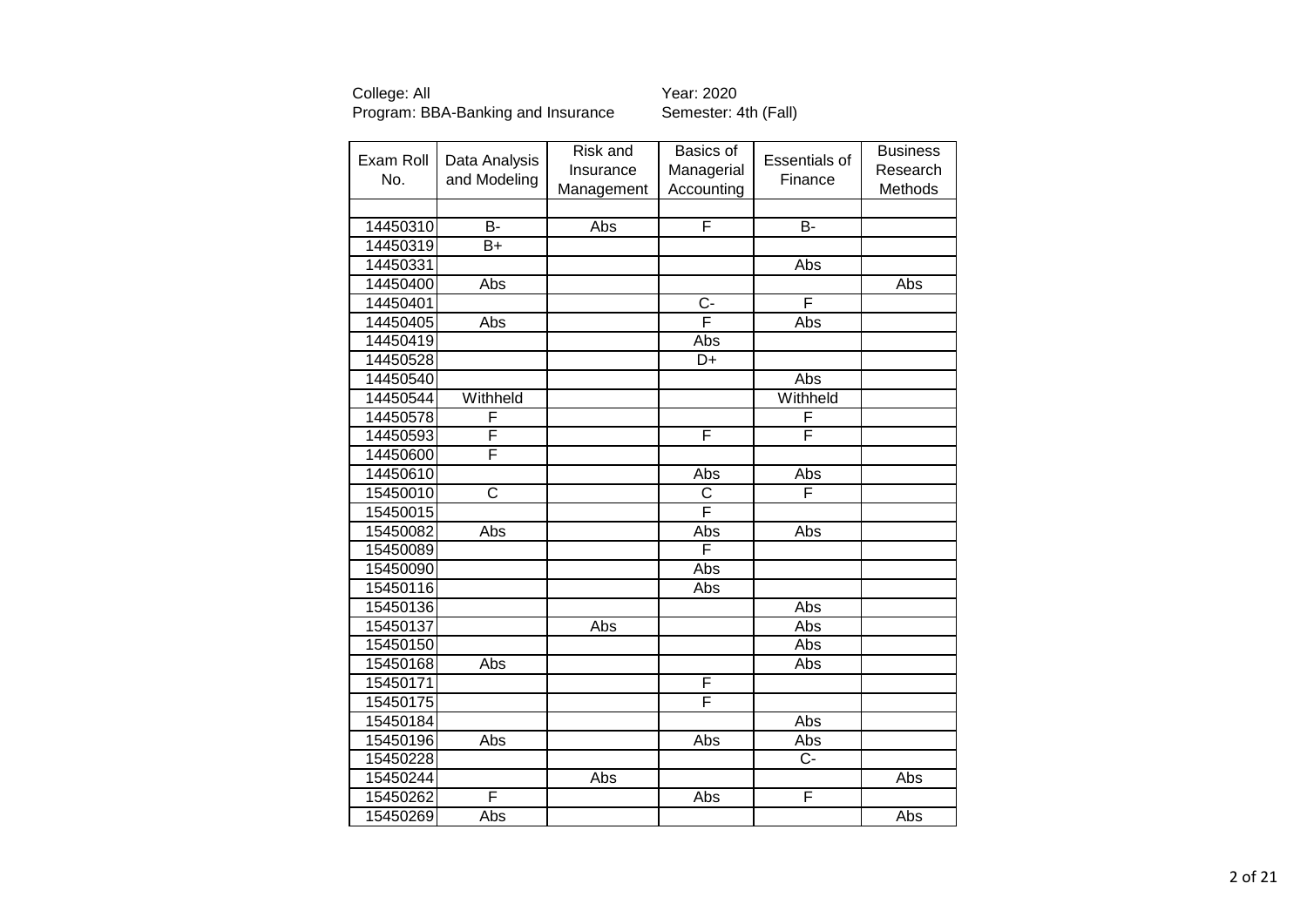| Exam Roll<br>No. | Data Analysis<br>and Modeling | Risk and<br>Insurance | Basics of<br>Managerial | <b>Essentials of</b><br>Finance | <b>Business</b><br>Research |
|------------------|-------------------------------|-----------------------|-------------------------|---------------------------------|-----------------------------|
|                  |                               | Management            | Accounting              |                                 | Methods                     |
| 15450286         | Abs                           |                       | Abs                     | Abs                             |                             |
| 15450303         |                               |                       | $\overline{\text{c}}$   |                                 |                             |
| 15450327         |                               |                       | $\overline{C}$          | Abs                             |                             |
| 15450329         | F                             |                       |                         |                                 |                             |
| 15450338         | $\overline{\text{c}}$         |                       |                         |                                 |                             |
| 15450345         | F                             |                       | F                       | F                               |                             |
| 15450365         |                               |                       | F                       | F                               |                             |
| 15450368         | Withheld                      |                       | F                       |                                 |                             |
| 15450374         |                               | Abs                   |                         |                                 |                             |
| 15450380         |                               |                       | Abs                     |                                 |                             |
| 15450383         | Abs                           |                       |                         |                                 |                             |
| 15450402         |                               |                       |                         | B-                              |                             |
| 15450408         |                               |                       |                         | Abs                             |                             |
| 15450409         | Abs                           |                       |                         | Abs                             |                             |
| 15450412         | Abs                           | Abs                   |                         | Abs                             | Abs                         |
| 15450416         | Abs                           |                       |                         |                                 |                             |
| 15450418         |                               | $\overline{B}$        |                         |                                 |                             |
| 15450420         | $C+$                          |                       |                         |                                 |                             |
| 15450422         |                               |                       | F                       | F                               |                             |
| 15450427         |                               |                       | Abs                     | Abs                             |                             |
| 15450429         | F                             |                       |                         |                                 |                             |
| 15450430         | F                             |                       |                         | $C+$                            |                             |
| 15450431         |                               |                       |                         |                                 | Abs                         |
| 15450432         |                               |                       | F                       |                                 |                             |
| 15450445         |                               |                       | F                       | $\overline{C+}$                 |                             |
| 15450452         | F                             |                       |                         | F                               |                             |
| 15450456         |                               |                       | <b>B-</b>               | $\overline{\text{c}}$           |                             |
| 15450460         |                               |                       |                         |                                 | F                           |
| 15450463         | F                             |                       | F                       |                                 |                             |
| 15450464         |                               |                       | $\overline{\text{c}}$   |                                 |                             |
| 15450471         | F                             |                       | F                       | F                               |                             |
| 15450473         |                               |                       |                         |                                 | $\overline{\text{C}}$       |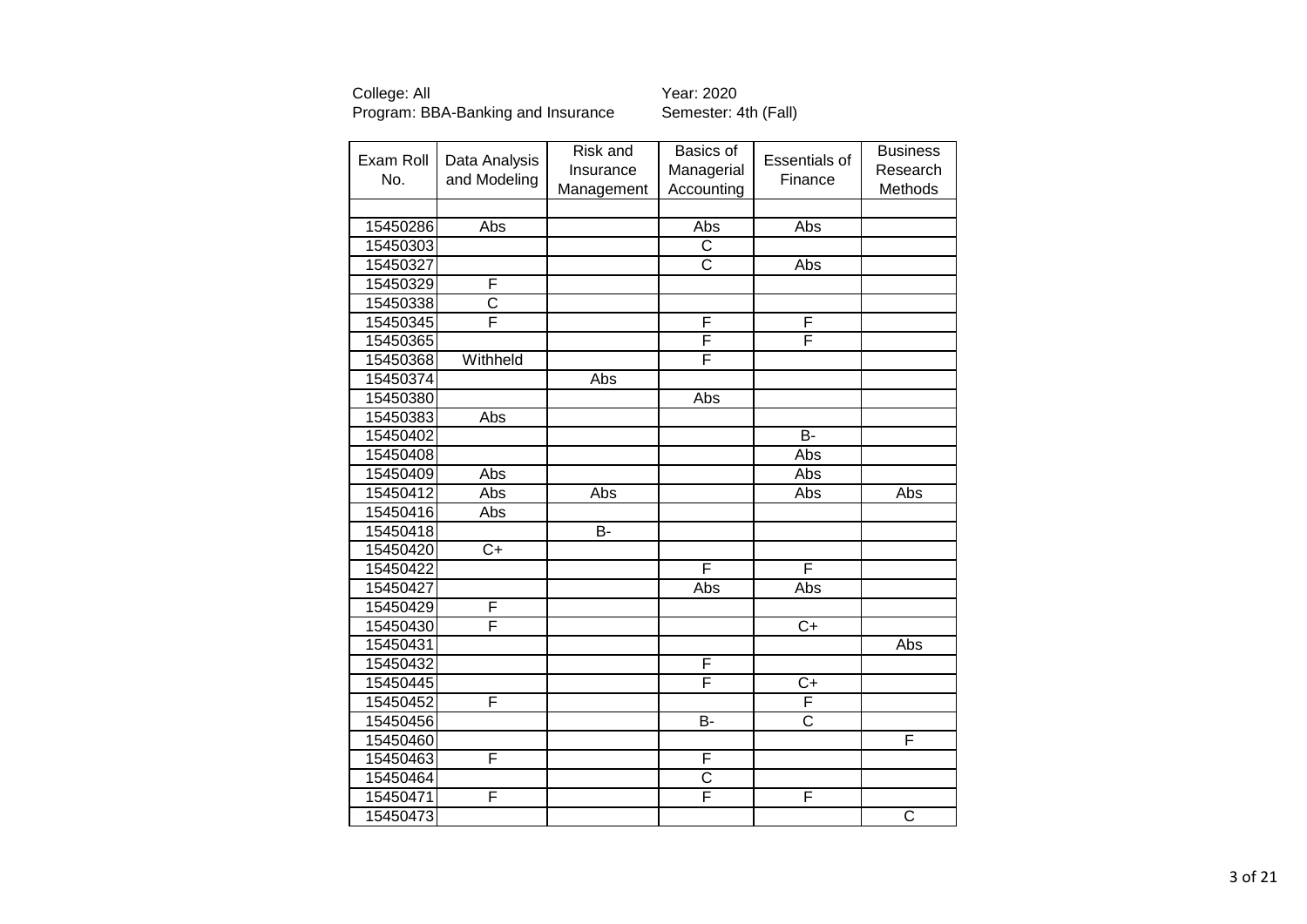| Exam Roll<br>No. | Data Analysis<br>and Modeling | Risk and<br>Insurance<br>Management | Basics of<br>Managerial<br>Accounting | <b>Essentials of</b><br>Finance | <b>Business</b><br>Research<br>Methods |
|------------------|-------------------------------|-------------------------------------|---------------------------------------|---------------------------------|----------------------------------------|
|                  |                               |                                     |                                       |                                 |                                        |
| 15450478         | F                             |                                     |                                       | $\overline{C}$                  |                                        |
| 15450479         |                               |                                     |                                       | F                               |                                        |
| 15450492         |                               |                                     | $\overline{C}$                        |                                 |                                        |
| 15450495         |                               | Abs                                 |                                       |                                 | F                                      |
| 15450497         | $\overline{C}$ -              |                                     | $\overline{C+}$                       |                                 |                                        |
| 15450499         | B-                            |                                     |                                       | $\overline{\text{c}}$           |                                        |
| 15450501         |                               |                                     |                                       | F                               | $\overline{\text{c}}$                  |
| 15450504         | F                             |                                     |                                       |                                 |                                        |
| 15450505         | <b>NQ</b>                     |                                     | Abs                                   |                                 |                                        |
| 15450506         |                               |                                     | B                                     |                                 |                                        |
| 15450510         | $\overline{C}$ -              |                                     | F                                     |                                 |                                        |
| 15450516         | Ē                             |                                     | $\overline{\text{c}}$                 |                                 |                                        |
| 15450523         |                               | Abs                                 |                                       |                                 |                                        |
| 15450529         | Abs                           |                                     | Abs                                   | <b>NQ</b>                       |                                        |
| 15450531         |                               |                                     | $C -$                                 |                                 |                                        |
| 15450532         |                               |                                     | $\overline{C}$                        |                                 |                                        |
| 15450536         | Abs                           |                                     | $\overline{\text{c}}$                 |                                 |                                        |
| 15450541         | F                             |                                     | F                                     | Abs                             |                                        |
| 15450563         | $\overline{C}$ -              |                                     | $\overline{C}$ -                      |                                 |                                        |
| 15450585         |                               |                                     |                                       | F                               |                                        |
| 15450614         |                               |                                     | C                                     |                                 |                                        |
| 16450006         |                               |                                     | $\overline{\text{c}}$                 |                                 |                                        |
| 16450009         | <b>Abs</b>                    |                                     |                                       | Abs                             |                                        |
| 16450014         |                               |                                     | F                                     | $C -$                           |                                        |
| 16450018         |                               |                                     |                                       |                                 | F                                      |
| 16450019         |                               |                                     | D+                                    |                                 |                                        |
| 16450021         | F                             |                                     | F                                     | F                               |                                        |
| 16450024         |                               |                                     | B-                                    |                                 |                                        |
| 16450028         |                               | Abs                                 |                                       |                                 |                                        |
| 16450034         |                               |                                     | $B+$                                  |                                 |                                        |
| 16450038         |                               |                                     | Abs                                   | Abs                             |                                        |
| 16450047         | Abs                           |                                     |                                       | F                               |                                        |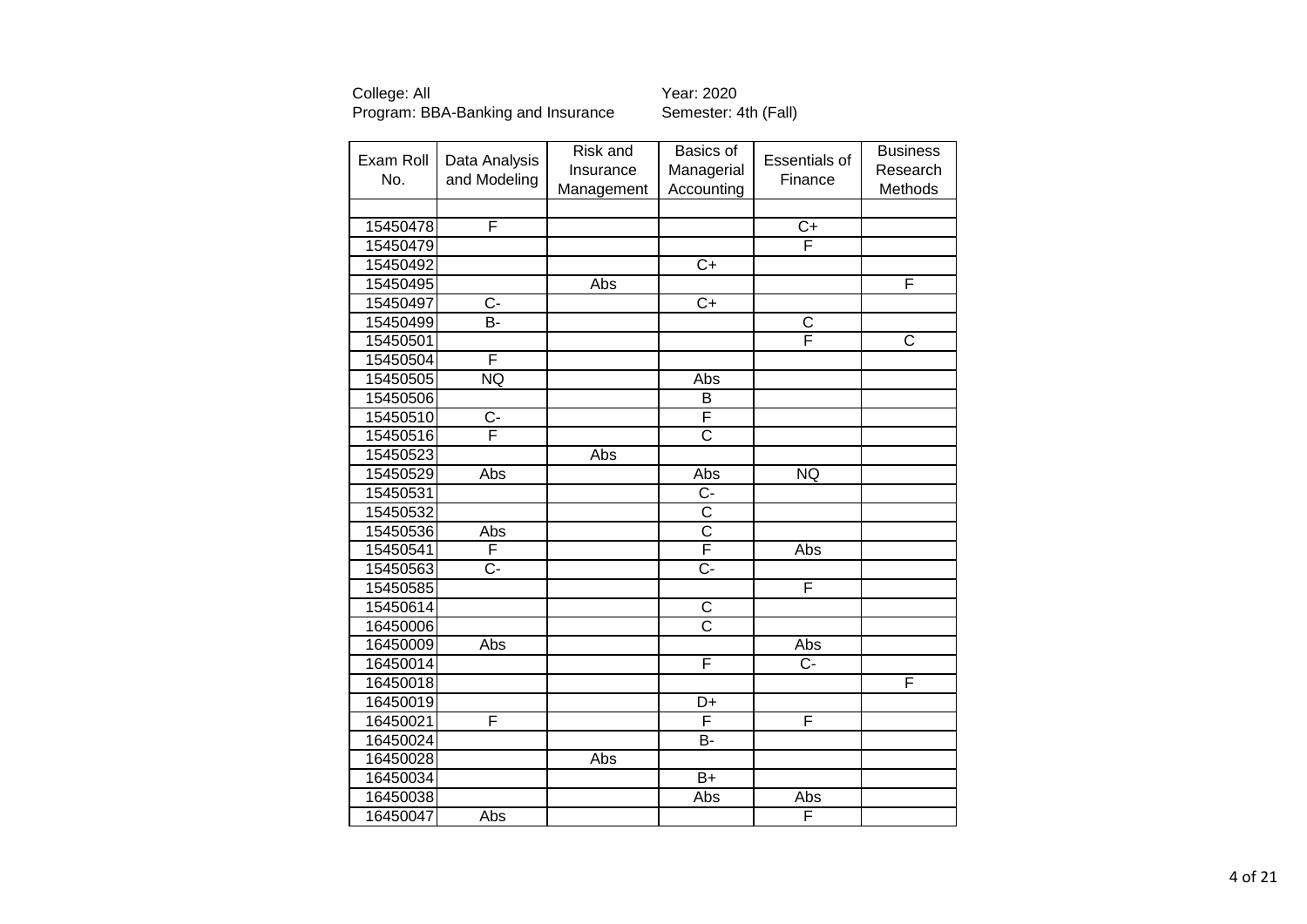| Exam Roll | Data Analysis         | Risk and<br>Insurance | Basics of<br>Managerial | <b>Essentials of</b>    | <b>Business</b><br>Research |
|-----------|-----------------------|-----------------------|-------------------------|-------------------------|-----------------------------|
| No.       | and Modeling          | Management            | Accounting              | Finance                 | Methods                     |
|           |                       |                       |                         |                         |                             |
| 16450050  | Abs                   |                       | Abs                     |                         |                             |
| 16450055  |                       |                       | $\overline{C}$          |                         |                             |
| 16450056  |                       |                       | $\overline{\text{c}}$   | $\overline{C}$          |                             |
| 16450057  | $\overline{\text{c}}$ |                       |                         |                         |                             |
| 16450059  |                       |                       | $\overline{C}$          |                         |                             |
| 16450064  | Abs                   |                       | F                       |                         |                             |
| 16450066  |                       | Abs                   | Abs                     |                         |                             |
| 16450067  |                       |                       |                         | F                       |                             |
| 16450069  | C                     |                       | F                       |                         |                             |
| 16450079  |                       |                       | Abs                     |                         |                             |
| 16450081  |                       | Abs                   |                         |                         | Abs                         |
| 16450086  |                       |                       |                         |                         | $C+$                        |
| 16450088  |                       |                       |                         | F                       |                             |
| 16450123  |                       |                       |                         | F                       |                             |
| 16450126  |                       |                       | F                       | F                       |                             |
| 16450136  |                       | C                     | F                       |                         |                             |
| 16450140  |                       |                       | F                       |                         |                             |
| 16450141  |                       |                       | B-                      |                         |                             |
| 16450158  |                       |                       | C                       |                         |                             |
| 16450170  | $\overline{B}$        |                       | F                       | $\overline{\text{c}}$   |                             |
| 16450171  | Abs                   |                       |                         |                         |                             |
| 16450176  | Abs                   |                       |                         |                         |                             |
| 16450178  |                       |                       |                         | $\overline{\text{c}}$   |                             |
| 16450179  |                       |                       | F                       | $\overline{\mathsf{F}}$ |                             |
| 16450180  | D+                    |                       |                         |                         |                             |
| 16450182  |                       |                       |                         | $\overline{\text{c}}$   |                             |
| 16450187  | Abs                   |                       |                         | Abs                     |                             |
| 16450188  |                       |                       | B-                      |                         |                             |
| 16450189  |                       |                       |                         | Abs                     |                             |
| 16450192  |                       |                       |                         | F                       |                             |
| 16450198  |                       |                       | F                       | F                       |                             |
| 16450200  |                       |                       |                         | F                       |                             |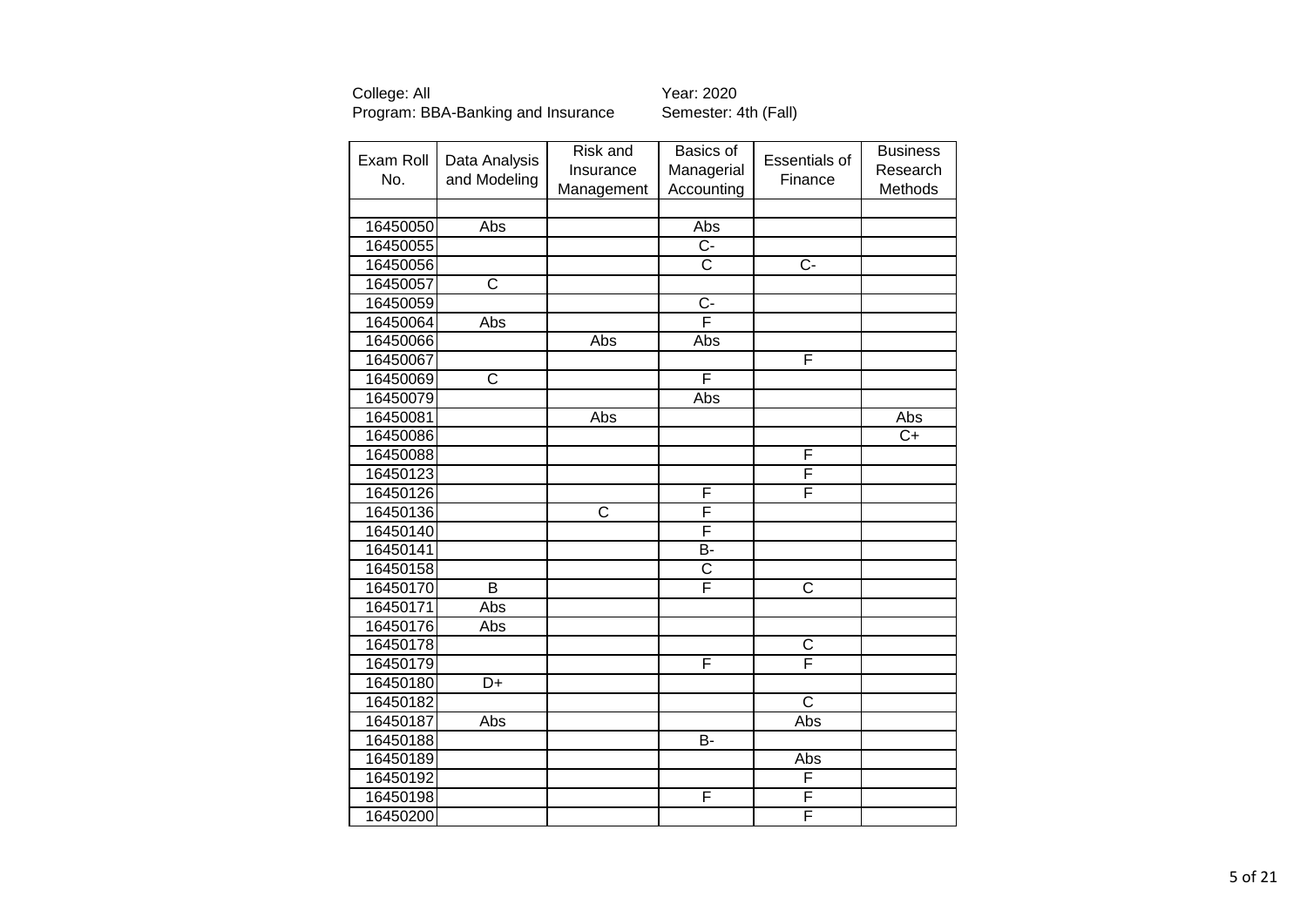| Exam Roll<br>No. | Data Analysis<br>and Modeling | Risk and<br>Insurance | Basics of<br>Managerial | <b>Essentials of</b><br>Finance | <b>Business</b><br>Research |
|------------------|-------------------------------|-----------------------|-------------------------|---------------------------------|-----------------------------|
|                  |                               | Management            | Accounting              |                                 | Methods                     |
|                  |                               |                       |                         |                                 |                             |
| 16450202         |                               |                       |                         | C<br>$\overline{\mathsf{F}}$    |                             |
| 16450204         | F                             |                       | F                       |                                 |                             |
| 16450210         | Abs                           | Abs                   |                         | Abs                             |                             |
| 16450213         |                               | Abs                   |                         |                                 | Abs                         |
| 16450215         | F                             |                       |                         | Abs                             | D+                          |
| 16450216         |                               |                       |                         |                                 | F                           |
| 16450218         |                               | $\overline{C}$ -      |                         |                                 | F                           |
| 16450222         |                               |                       | F                       | F                               |                             |
| 16450224         | Abs                           |                       | Abs                     | F                               |                             |
| 16450233         |                               |                       | F                       |                                 |                             |
| 16450235         |                               |                       | $\overline{C}$          |                                 |                             |
| 16450236         | Abs                           |                       |                         |                                 |                             |
| 16450246         |                               |                       | Abs                     | F                               |                             |
| 16450251         | F                             |                       |                         |                                 |                             |
| 16450257         | F                             |                       | F                       |                                 |                             |
| 16450262         | Abs                           |                       |                         | F                               |                             |
| 16450266         | $\overline{C}$                |                       | F                       |                                 |                             |
| 16450275         | C                             |                       | F                       | F                               |                             |
| 16450280         | B-                            |                       |                         | B                               |                             |
| 16450284         | $\overline{\text{c}}$         |                       | F                       | $\overline{\text{c}}$           |                             |
| 16450286         | $B+$                          |                       |                         |                                 |                             |
| 16450292         | <b>B-</b>                     |                       | $\overline{\text{c}}$   | F                               |                             |
| 16450296         |                               |                       | $\overline{\text{c}}$   |                                 |                             |
| 16450309         | <b>B-</b>                     |                       | $\overline{A}$ -        | F                               |                             |
| 16450313         |                               |                       | $B+$                    |                                 |                             |
| 16450317         |                               |                       | B                       | F                               |                             |
| 16450318         | $\overline{C}$ +              |                       | $\overline{\text{c}}$   |                                 |                             |
| 16450321         | B+                            |                       | B+                      |                                 |                             |
| 16450331         | F                             |                       |                         | Abs                             | $\overline{C}$              |
| 16450337         |                               | $B -$                 |                         |                                 | F                           |
| 16450343         |                               |                       | $\overline{\mathsf{F}}$ |                                 |                             |
| 16450348         | <b>Abs</b>                    |                       |                         |                                 |                             |
|                  |                               |                       |                         |                                 |                             |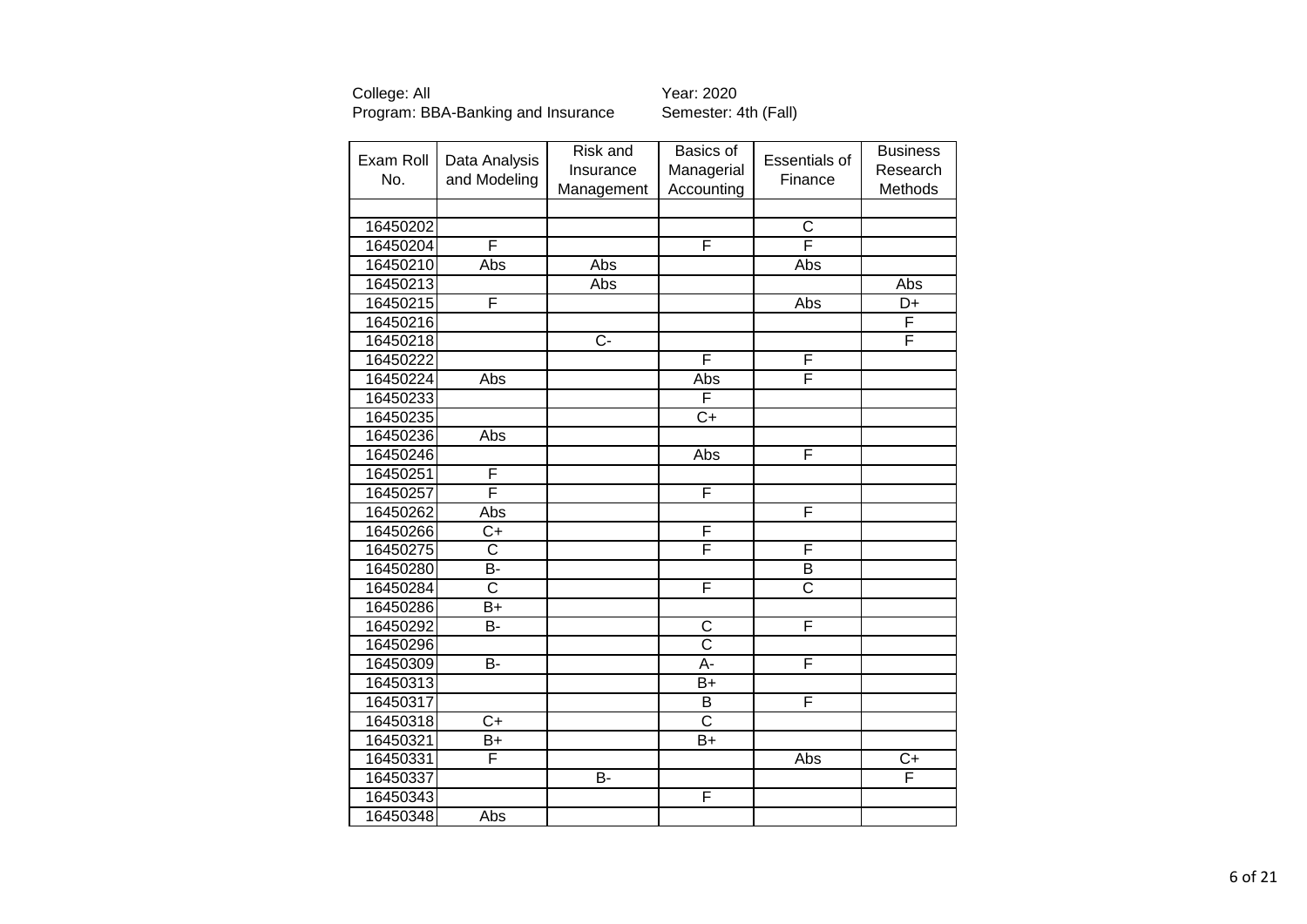| Exam Roll<br>No. | Data Analysis<br>and Modeling | Risk and<br>Insurance<br>Management | Basics of<br>Managerial<br>Accounting | <b>Essentials of</b><br>Finance | <b>Business</b><br>Research<br>Methods |
|------------------|-------------------------------|-------------------------------------|---------------------------------------|---------------------------------|----------------------------------------|
|                  |                               |                                     |                                       |                                 |                                        |
| 16450364         | Abs                           |                                     | F                                     |                                 |                                        |
| 16450380         |                               |                                     | F                                     |                                 |                                        |
| 16450386         | Withheld                      |                                     |                                       |                                 |                                        |
| 16450393         |                               | Abs                                 |                                       | Abs                             | Abs                                    |
| 16450396         | Abs                           | Abs                                 |                                       |                                 |                                        |
| 16450400         |                               |                                     |                                       | Abs                             |                                        |
| 16450402         | Abs                           |                                     | F                                     | Abs                             |                                        |
| 16450416         | Abs                           |                                     |                                       |                                 |                                        |
| 16450420         |                               |                                     | $\overline{C}$                        |                                 |                                        |
| 16450424         |                               |                                     |                                       | F                               |                                        |
| 16450430         |                               |                                     | Abs                                   |                                 |                                        |
| 16450434         |                               |                                     | Abs                                   |                                 | Abs                                    |
| 16450437         |                               |                                     | F                                     |                                 | F                                      |
| 16450440         |                               |                                     | F                                     |                                 |                                        |
| 16450442         |                               |                                     |                                       | F                               |                                        |
| 16450444         | Abs                           |                                     |                                       |                                 | Abs                                    |
| 16450447         |                               |                                     |                                       |                                 | F                                      |
| 16450451         |                               |                                     |                                       |                                 | F                                      |
| 16450452         |                               | Abs                                 |                                       |                                 | F                                      |
| 16450454         |                               |                                     | Abs                                   |                                 |                                        |
| 16450456         | B                             |                                     |                                       | F                               |                                        |
| 16450458         |                               | Abs                                 |                                       |                                 |                                        |
| 16450462         | $\overline{\text{c}}$         |                                     | F                                     | F                               |                                        |
| 16450465         | <b>B-</b>                     |                                     |                                       |                                 |                                        |
| 16450466         | F                             |                                     |                                       | F                               |                                        |
| 16450467         | F                             |                                     | $\overline{C}$ -                      | F                               | $\overline{C}$                         |
| 16450471         |                               |                                     | B-                                    | F                               | B                                      |
| 16450487         | F                             |                                     |                                       |                                 | $C -$                                  |
| 16450489         |                               |                                     |                                       | Abs                             |                                        |
| 16450498         |                               |                                     | $C -$                                 |                                 |                                        |
| 16450499         |                               |                                     | F                                     | F                               |                                        |
| 17450001         |                               |                                     | $\overline{\text{c}}$                 |                                 |                                        |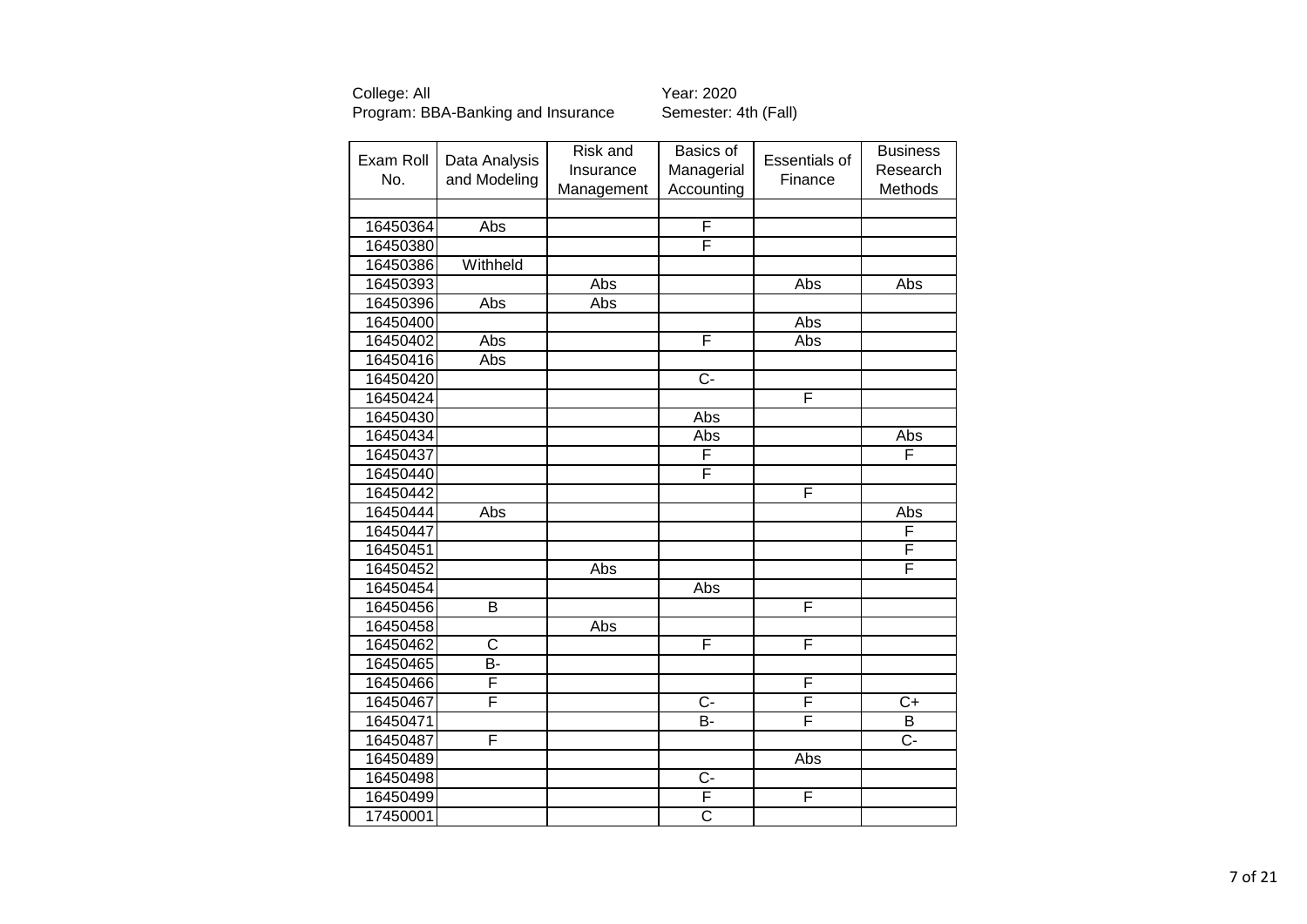|           |                       | Risk and              | Basics of      |                       | <b>Business</b>       |
|-----------|-----------------------|-----------------------|----------------|-----------------------|-----------------------|
| Exam Roll | Data Analysis         | Insurance             | Managerial     | Essentials of         | Research              |
| No.       | and Modeling          | Management            | Accounting     | Finance               | Methods               |
|           |                       |                       |                |                       |                       |
| 17450003  |                       |                       | F              |                       |                       |
| 17450004  |                       |                       |                | F                     |                       |
| 17450014  | B                     |                       |                |                       |                       |
| 17450015  | $\overline{\text{C}}$ |                       |                | $\overline{F}$        |                       |
| 17450028  |                       |                       | $\overline{C}$ |                       |                       |
| 17450031  |                       |                       |                | $\overline{B}$        |                       |
| 17450044  | $\overline{C}$        |                       |                | $\overline{C}$        |                       |
| 17450045  |                       |                       | F              |                       |                       |
| 17450049  |                       | F                     |                | C                     |                       |
| 17450050  |                       |                       | $\overline{C}$ | $\overline{\text{c}}$ |                       |
| 17450058  |                       |                       |                |                       | D+                    |
| 17450061  |                       |                       | $\overline{C}$ | $\overline{\text{c}}$ | $\overline{C}$ -      |
| 17450062  |                       |                       | $rac{C}{F}$    |                       |                       |
| 17450067  |                       |                       |                | $\overline{\text{c}}$ |                       |
| 17450068  | B-                    |                       |                |                       |                       |
| 17450070  |                       |                       |                |                       | $\mathsf{C}$          |
| 17450072  | $\overline{C+}$       |                       |                |                       |                       |
| 17450077  |                       | $\overline{\text{c}}$ |                |                       |                       |
| 17450078  | $\overline{C+}$       |                       | F              | $\overline{B}$        |                       |
| 17450087  |                       |                       |                | $C+$                  |                       |
| 17450088  |                       |                       |                |                       | F                     |
| 17450091  |                       |                       |                | $C+$                  |                       |
| 17450093  |                       |                       | F              |                       |                       |
| 17450094  |                       |                       |                | $rac{C}{C}$           |                       |
| 17450104  |                       |                       |                |                       |                       |
| 17450105  |                       |                       |                | $\overline{C}$ -      |                       |
| 17450111  |                       |                       |                |                       | $\overline{C}$        |
| 17450116  |                       |                       |                |                       | $\overline{\text{c}}$ |
| 17450117  |                       |                       |                | F                     |                       |
| 17450121  |                       |                       | $C+$           |                       |                       |
| 17450125  | F                     |                       | F              |                       |                       |
| 17450126  |                       |                       |                | F                     |                       |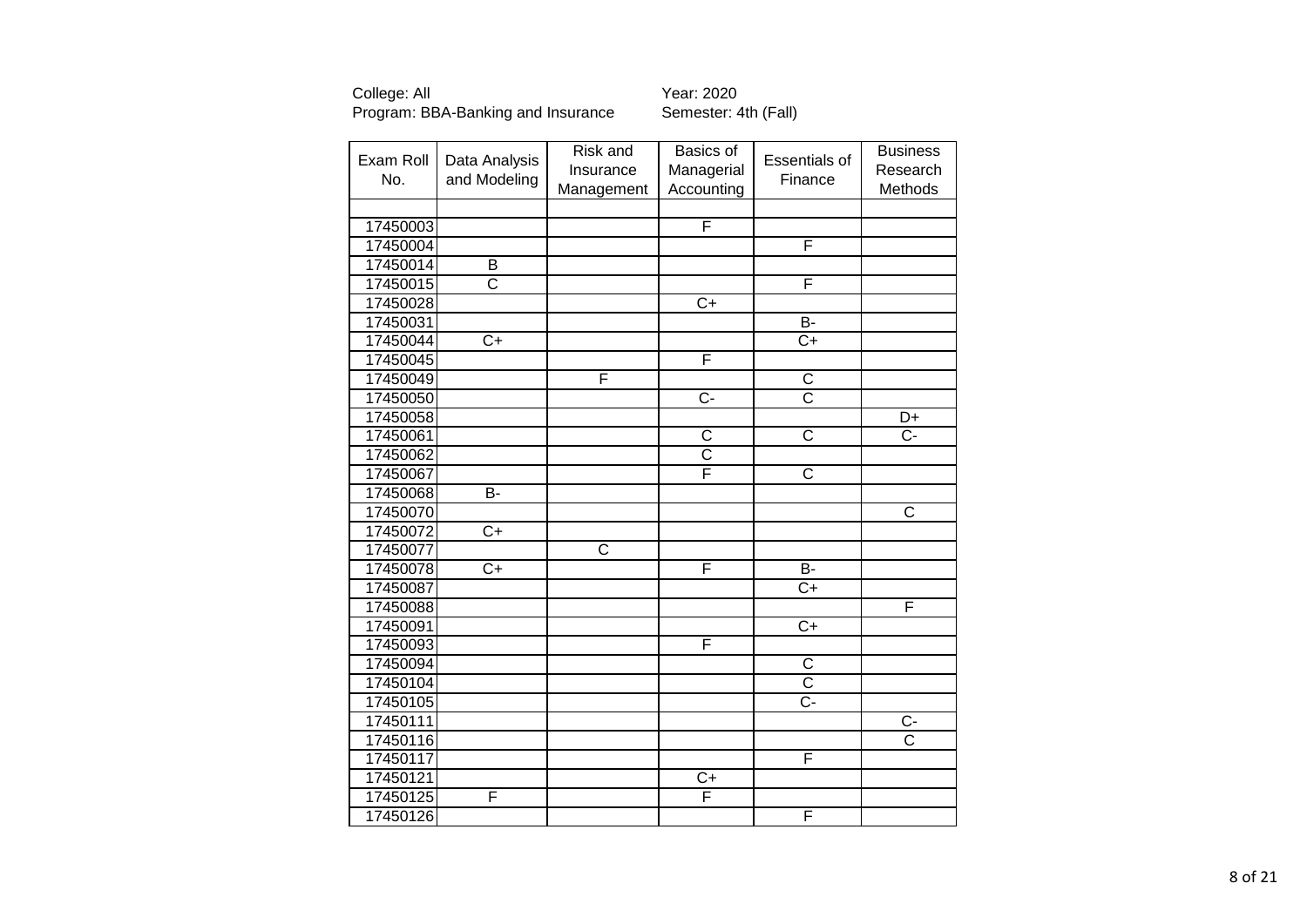| Exam Roll<br>No.     | Data Analysis<br>and Modeling | Risk and<br>Insurance | Basics of<br>Managerial | Essentials of<br>Finance | <b>Business</b><br>Research |
|----------------------|-------------------------------|-----------------------|-------------------------|--------------------------|-----------------------------|
|                      |                               | Management            | Accounting              |                          | Methods                     |
|                      |                               |                       | F                       |                          |                             |
| 17450131<br>17450132 | Abs                           |                       |                         |                          |                             |
| 17450133             | F                             |                       |                         |                          |                             |
| 17450134             | B-                            |                       |                         | F                        |                             |
| 17450135             | $\overline{\text{C}}$         |                       |                         |                          |                             |
| 17450136             |                               |                       |                         |                          | B-                          |
| 17450138             |                               |                       | F                       | F                        |                             |
| 17450142             |                               |                       |                         |                          | B-                          |
| 17450145             |                               |                       | $\overline{C}$          |                          |                             |
| 17450149             | B+                            |                       | $C+$                    |                          |                             |
| 17450150             |                               |                       | F                       |                          |                             |
| 17450154             |                               |                       | $B+$                    | C                        |                             |
| 17450155             |                               |                       | Abs                     |                          |                             |
| 17450169             |                               |                       | $C+$                    |                          |                             |
| 17450171             |                               |                       | F                       |                          |                             |
| 17450174             |                               |                       | Abs                     |                          |                             |
| 17450179             |                               |                       |                         |                          | F                           |
| 17450180             | B-                            |                       |                         |                          |                             |
| 17450198             |                               |                       |                         | $C+$                     |                             |
| 17450201             |                               |                       |                         | B-                       |                             |
| 17450202             |                               |                       | F                       |                          |                             |
| 17450203             |                               |                       |                         | F                        |                             |
| 17450205             |                               |                       |                         | F                        |                             |
| 17450212             |                               |                       |                         | $\overline{\text{c}}$    | Abs                         |
| 17450214             |                               |                       |                         | $\overline{\mathsf{F}}$  |                             |
| 17450215             | Abs                           |                       |                         | Abs                      |                             |
| 17450219             |                               |                       |                         |                          | F                           |
| 17450225             |                               |                       |                         | <b>B-</b>                |                             |
| 17450226             | $\overline{B}$                |                       |                         | F                        |                             |
| 17450228             |                               |                       |                         | F                        |                             |
| 17450233             |                               |                       | F                       |                          |                             |
| 17450241             | Abs                           |                       |                         |                          |                             |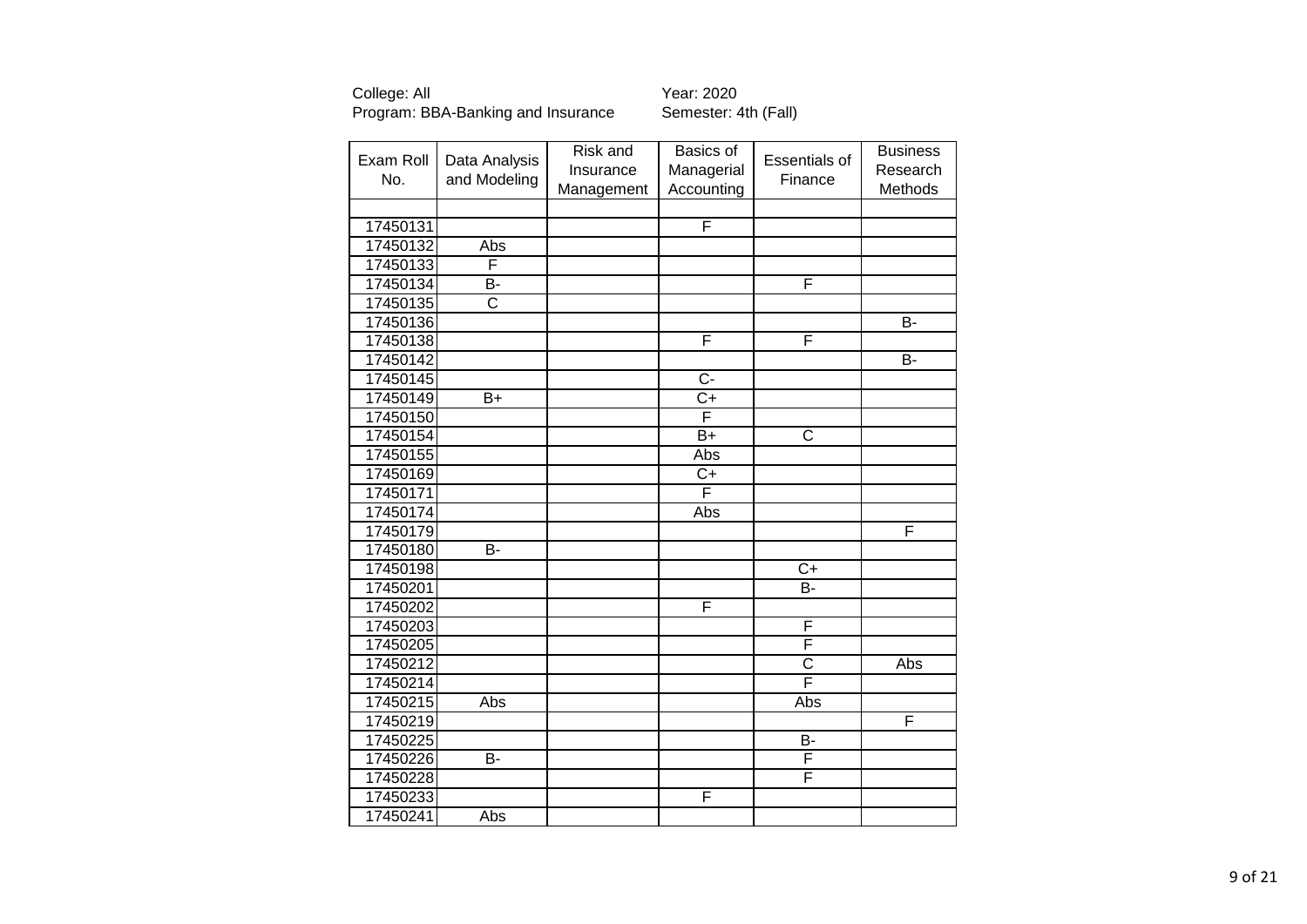| Exam Roll | Data Analysis   | Risk and<br>Insurance | Basics of<br>Managerial | <b>Essentials of</b>  | <b>Business</b><br>Research |
|-----------|-----------------|-----------------------|-------------------------|-----------------------|-----------------------------|
| No.       | and Modeling    | Management            | Accounting              | Finance               | Methods                     |
|           |                 |                       |                         |                       |                             |
| 17450242  |                 |                       |                         | Abs                   |                             |
| 17450244  |                 |                       | F                       |                       |                             |
| 17450245  |                 |                       |                         | Abs                   |                             |
| 17450247  |                 |                       | Abs                     |                       |                             |
| 17450248  |                 |                       |                         | $\overline{\text{c}}$ |                             |
| 17450260  | Abs             |                       |                         | F                     |                             |
| 17450261  |                 |                       |                         | F                     |                             |
| 17450264  |                 |                       |                         |                       | F                           |
| 17450268  | $C -$           |                       |                         |                       |                             |
| 17450273  |                 |                       | $\overline{C}$          |                       |                             |
| 17450277  | B-              |                       |                         |                       |                             |
| 17450279  |                 |                       | $\overline{\text{c}}$   |                       |                             |
| 17450282  |                 |                       |                         |                       | C                           |
| 17450285  |                 |                       | $B+$                    |                       |                             |
| 17450287  |                 |                       | F                       | F                     |                             |
| 17450288  |                 |                       | F                       |                       |                             |
| 17450289  |                 |                       | F                       |                       |                             |
| 17450299  |                 |                       | Abs                     |                       |                             |
| 17450301  | $\overline{C+}$ |                       | Abs                     | Abs                   |                             |
| 17450302  | Abs             |                       | B-                      |                       |                             |
| 17450306  |                 | $\overline{B}$        |                         |                       |                             |
| 17450315  |                 |                       | Abs                     | Abs                   |                             |
| 17450320  |                 |                       | Abs                     |                       |                             |
| 17450325  |                 |                       |                         |                       | $\overline{C}$              |
| 17450338  |                 | B                     | F                       |                       |                             |
| 17450341  |                 |                       | $\overline{\text{c}}$   |                       |                             |
| 17450342  |                 | $C+$                  |                         |                       |                             |
| 17450346  |                 |                       | F                       |                       |                             |
| 17450348  |                 |                       |                         |                       | F                           |
| 17450352  |                 |                       | $C+$                    |                       |                             |
| 17450354  |                 | Abs                   | Abs                     |                       |                             |
| 17450356  |                 |                       |                         | Abs                   |                             |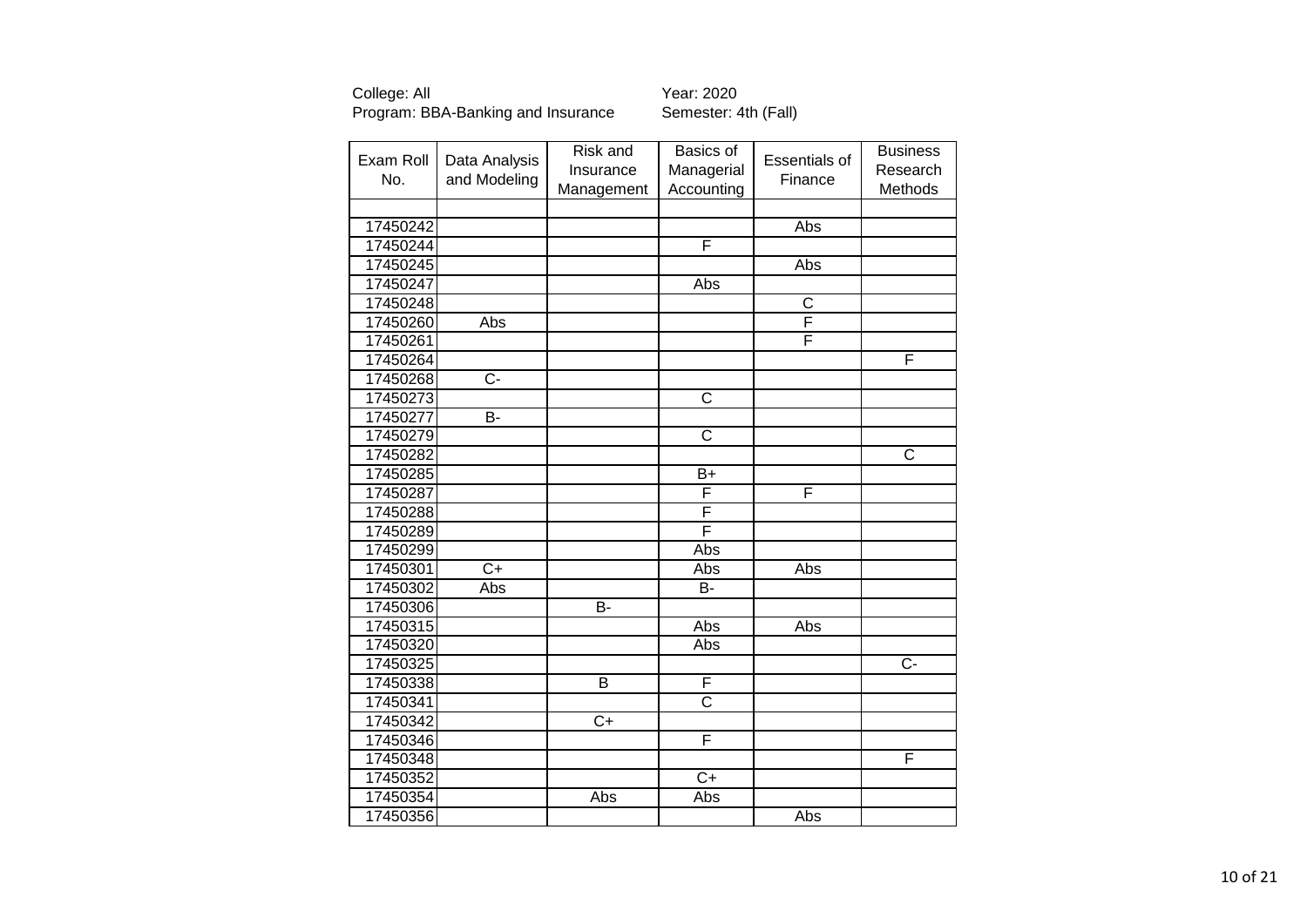| Exam Roll |                       | Risk and       | Basics of             | <b>Essentials of</b> | <b>Business</b> |
|-----------|-----------------------|----------------|-----------------------|----------------------|-----------------|
| No.       | Data Analysis         | Insurance      | Managerial            |                      | Research        |
|           | and Modeling          | Management     | Accounting            | Finance              | Methods         |
|           |                       |                |                       |                      |                 |
| 17450357  |                       |                |                       | F                    |                 |
| 17450361  |                       | $\overline{B}$ |                       |                      |                 |
| 17450362  |                       |                | F                     |                      |                 |
| 17450365  |                       |                | $C+$                  |                      |                 |
| 17450367  |                       |                |                       | F                    |                 |
| 17450370  |                       |                |                       | F                    |                 |
| 17450372  | $\overline{\text{c}}$ |                |                       |                      |                 |
| 17450373  |                       |                | $\overline{C+}$       |                      |                 |
| 17450376  |                       |                | $\overline{\text{c}}$ |                      |                 |
| 17450378  |                       |                |                       | <b>B-</b>            |                 |
| 17450379  | F                     |                |                       | F                    |                 |
| 17450385  |                       | Abs            |                       |                      |                 |
| 17450389  |                       | B              |                       |                      |                 |
| 17450390  |                       |                | F                     |                      |                 |
| 17450392  |                       | $C+$           |                       |                      |                 |
| 17450396  |                       | $C+$           |                       |                      |                 |
| 17450400  |                       | F              |                       |                      |                 |
| 17450401  |                       |                | $C+$                  |                      |                 |
| 17450402  |                       |                |                       | F                    |                 |
| 17450406  |                       |                | F                     |                      |                 |
| 17450411  |                       |                |                       | F                    |                 |
| 17450416  |                       |                | F                     |                      |                 |
| 17450419  |                       |                |                       | F                    |                 |
| 17450420  |                       |                |                       | F                    |                 |
| 17450422  |                       |                |                       |                      | $\overline{C}$  |
| 17450424  |                       |                | $\overline{C}$        |                      |                 |
| 17450426  |                       |                |                       | F                    |                 |
| 17450431  |                       |                |                       | F                    |                 |
| 17450432  |                       |                |                       | F                    |                 |
| 17450435  |                       |                | F                     |                      |                 |
| 17450444  | $C+$                  |                |                       |                      |                 |
| 17450453  |                       |                | $\overline{\text{c}}$ | F                    |                 |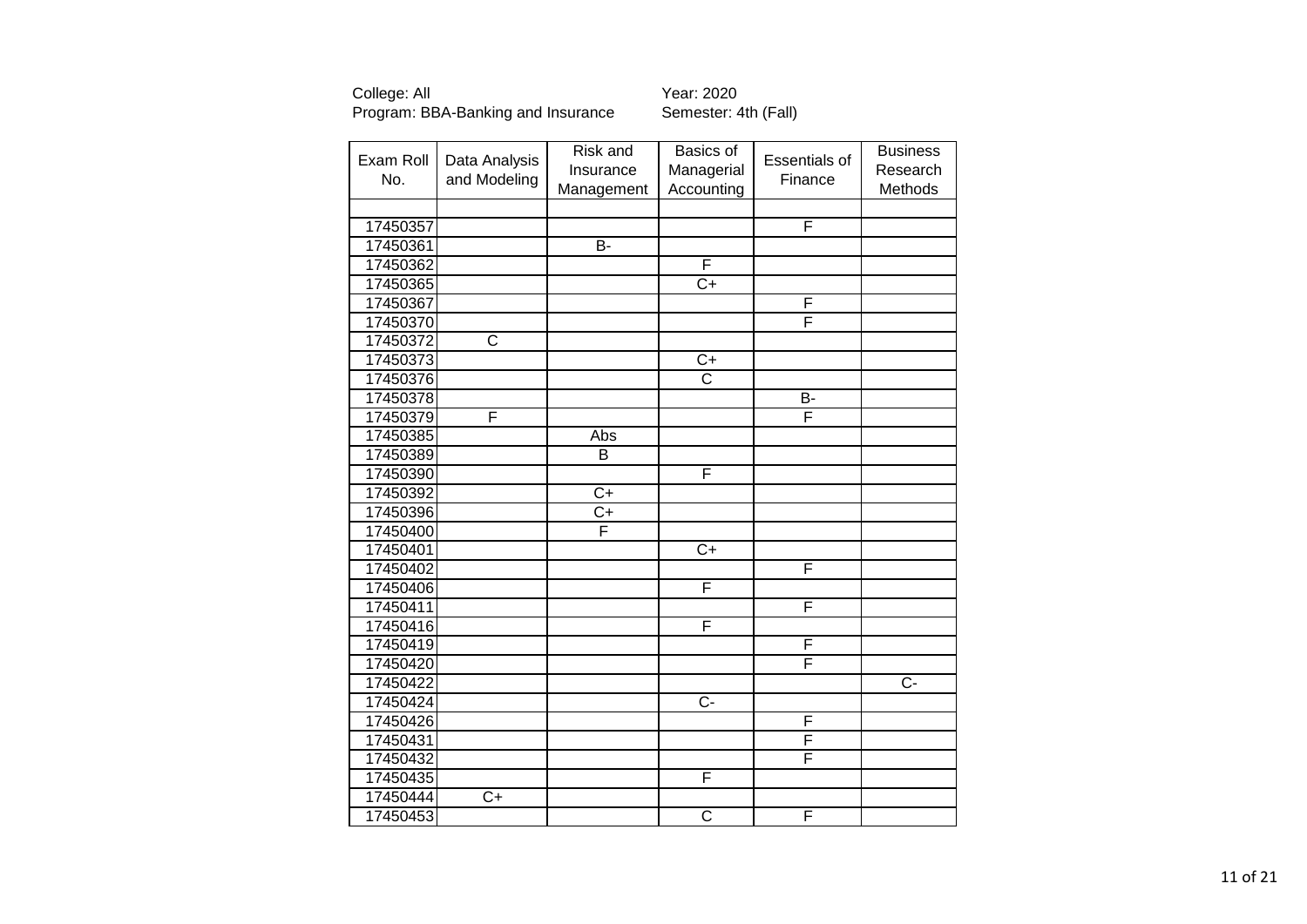| Exam Roll<br>No. | Data Analysis<br>and Modeling | Risk and<br>Insurance<br>Management | Basics of<br>Managerial<br>Accounting | <b>Essentials of</b><br>Finance | <b>Business</b><br>Research<br>Methods |
|------------------|-------------------------------|-------------------------------------|---------------------------------------|---------------------------------|----------------------------------------|
|                  |                               |                                     |                                       |                                 |                                        |
| 17450454         | F                             |                                     |                                       |                                 |                                        |
| 17450468         |                               |                                     | $\overline{C+}$                       |                                 |                                        |
| 17450471         |                               |                                     | F                                     |                                 |                                        |
| 17450475         |                               |                                     | F                                     |                                 |                                        |
| 17450478         | $\overline{C}$                |                                     | $\overline{\text{c}}$                 | Abs                             |                                        |
| 17450482         | B-                            |                                     |                                       |                                 |                                        |
| 17450483         |                               |                                     | F                                     |                                 |                                        |
| 17450489         |                               |                                     |                                       | $\overline{B}$                  |                                        |
| 17450496         |                               |                                     | $\overline{C}$                        |                                 |                                        |
| 17450497         |                               |                                     | F                                     | F                               |                                        |
| 17450500         | B                             |                                     |                                       |                                 |                                        |
| 17450501         |                               |                                     | $\overline{C}$                        |                                 |                                        |
| 17450503         |                               |                                     |                                       | C                               |                                        |
| 17450506         | F                             |                                     | F                                     |                                 |                                        |
| 17450508         | F                             |                                     |                                       |                                 |                                        |
| 17450509         |                               | B                                   |                                       | F                               |                                        |
| 17450510         | $\overline{B}$                |                                     |                                       |                                 |                                        |
| 17450512         |                               | Abs                                 |                                       | Abs                             |                                        |
| 17450513         | Abs                           |                                     |                                       |                                 |                                        |
| 17450514         |                               |                                     | F                                     |                                 |                                        |
| 17450518         |                               |                                     | F                                     |                                 |                                        |
| 17450521         | A                             |                                     |                                       |                                 |                                        |
| 17450523         | $\overline{B}$                |                                     | F                                     |                                 |                                        |
| 17450524         |                               |                                     | C-                                    |                                 |                                        |
| 17450527         |                               |                                     | F                                     |                                 |                                        |
| 17450528         |                               |                                     | $\overline{C}$ -                      |                                 |                                        |
| 17450531         |                               |                                     | $\overline{\text{c}}$                 |                                 |                                        |
| 17450533         | F                             |                                     |                                       | F                               |                                        |
| 17450540         |                               |                                     |                                       |                                 | Abs                                    |
| 17450541         |                               |                                     | F                                     | F                               |                                        |
| 17450542         | Abs                           |                                     |                                       | $\overline{\text{c}}$           |                                        |
| 17450546         | F                             |                                     |                                       | F                               |                                        |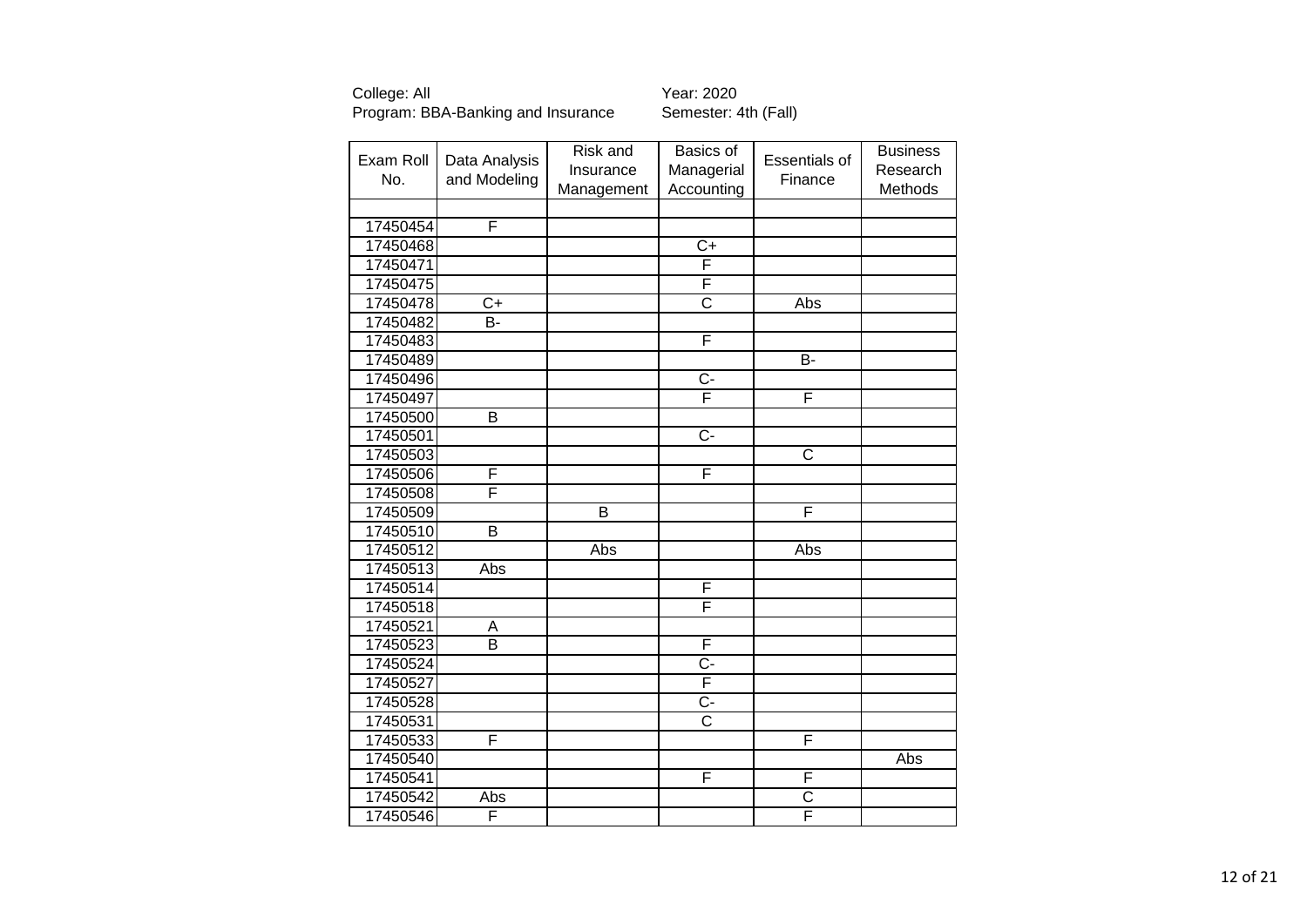| Exam Roll | Data Analysis<br>and Modeling | Risk and         | Basics of        | Essentials of | <b>Business</b> |
|-----------|-------------------------------|------------------|------------------|---------------|-----------------|
| No.       |                               | Insurance        | Managerial       | Finance       | Research        |
|           |                               | Management       | Accounting       |               | Methods         |
|           |                               |                  |                  |               |                 |
| 17450547  |                               |                  |                  | F             |                 |
| 17450549  |                               |                  |                  | Abs           |                 |
| 17450550  | F                             |                  |                  |               |                 |
| 17450552  |                               |                  | F                |               | $\overline{B}$  |
| 17450556  |                               |                  | F                |               |                 |
| 17450557  | Withheld                      |                  |                  |               | Withheld        |
| 17450558  | C                             |                  | F                |               |                 |
| 17450559  |                               | $\overline{C}$ - |                  |               |                 |
| 17450560  |                               |                  | F                | F             |                 |
| 17450561  |                               |                  | F                |               |                 |
| 17450562  |                               |                  | $\overline{C}$ - |               |                 |
| 17450565  |                               | $\overline{C}$   | F                |               |                 |
| 17450566  |                               |                  | F                |               |                 |
| 17450567  |                               |                  | F                |               |                 |
| 17450568  |                               |                  | $\overline{C}$ - |               |                 |
| 17450571  |                               |                  | F                |               |                 |
| 17450575  |                               |                  | Abs              |               |                 |
| 17450577  |                               |                  | F                |               |                 |
| 17450580  |                               |                  | D+               |               |                 |
| 17450586  |                               |                  | C-               |               |                 |
| 17450589  |                               |                  | F                |               |                 |
| 17450593  |                               |                  | D+               |               |                 |
| 17450594  |                               |                  | F                | F             |                 |
| 17450596  |                               |                  |                  | Abs           |                 |
| 18450002  | $\overline{\text{c}}$         |                  | F                | F             |                 |
| 18450003  |                               |                  |                  | Abs           |                 |
| 18450005  | Abs                           |                  | Abs              | Abs           |                 |
| 18450006  | Abs                           |                  |                  |               |                 |
| 18450008  | Abs                           |                  |                  |               |                 |
| 18450009  |                               |                  | C                | F             |                 |
| 18450012  |                               |                  | А-               |               |                 |
| 18450014  |                               |                  | F                |               |                 |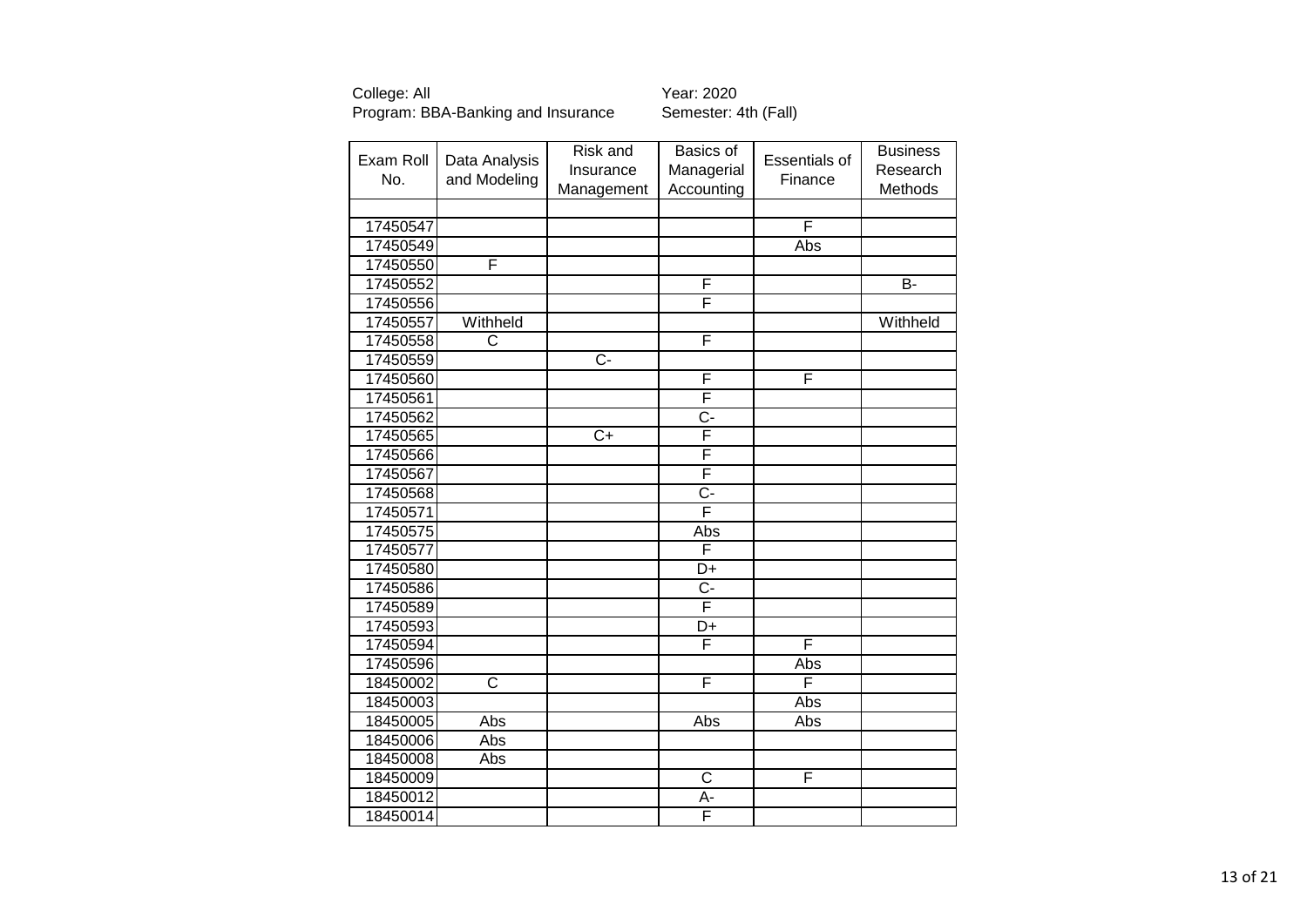| Exam Roll | Data Analysis         | Risk and              | Basics of  | Essentials of | <b>Business</b> |
|-----------|-----------------------|-----------------------|------------|---------------|-----------------|
| No.       | and Modeling          | Insurance             | Managerial | Finance       | Research        |
|           |                       | Management            | Accounting |               | Methods         |
|           |                       |                       |            |               |                 |
| 18450016  | $\overline{C+}$       |                       |            |               |                 |
| 18450017  | $\overline{C+}$       |                       |            | F             |                 |
| 18450018  |                       |                       | F          |               | $\overline{B}$  |
| 18450019  |                       |                       |            | F             |                 |
| 18450020  |                       |                       | F          |               |                 |
| 18450021  |                       |                       | F          |               |                 |
| 18450025  |                       |                       | F          | Abs           |                 |
| 18450026  |                       |                       | F          |               |                 |
| 18450028  | $\overline{\text{C}}$ |                       |            | F             |                 |
| 18450032  |                       |                       |            |               | Abs             |
| 18450035  |                       |                       | F          |               |                 |
| 18450036  |                       |                       | F          |               | $B -$           |
| 18450040  |                       | $\overline{\text{C}}$ |            |               |                 |
| 18450042  |                       |                       |            |               | Abs             |
| 18450049  | Abs                   |                       |            |               |                 |
| 18450051  |                       |                       | A          | Abs           | $\overline{B}$  |
| 18450056  |                       | $\overline{C}$        | F          |               |                 |
| 18450057  | $C -$                 | B+                    | F          |               |                 |
| 18450059  | F                     | B-                    |            |               |                 |
| 18450061  | F                     |                       | F          |               |                 |
| 18450063  | Abs                   |                       | Abs        |               | Abs             |
| 18450064  | F                     |                       |            | Abs           |                 |
| 18450065  | F                     |                       | F          |               |                 |
| 18450066  | Abs                   |                       |            | Abs           |                 |
| 18450070  |                       |                       | Abs        |               |                 |
| 18450076  |                       |                       | F          |               |                 |
| 18450079  |                       |                       | F          |               |                 |
| 18450084  | F                     |                       |            |               |                 |
| 18450087  | F                     |                       | F          |               |                 |
| 18450088  |                       |                       | F          |               |                 |
| 18450097  | Abs                   | F                     | F          |               |                 |
| 18450098  | Abs                   |                       | Abs        |               |                 |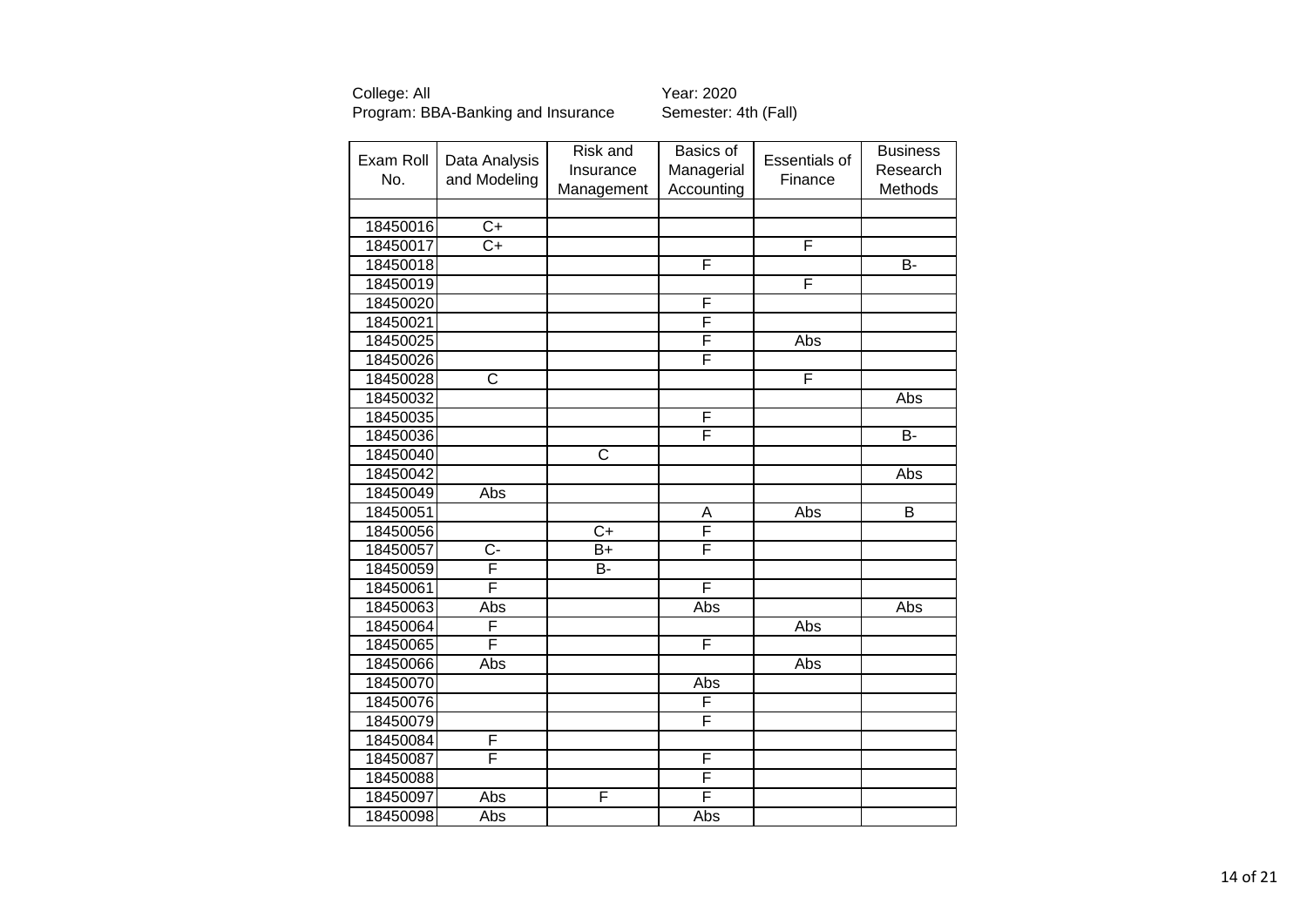| Exam Roll | Data Analysis  | Risk and              | Basics of               | Essentials of | <b>Business</b>         |
|-----------|----------------|-----------------------|-------------------------|---------------|-------------------------|
|           |                | Insurance             | Managerial              |               | Research                |
| No.       | and Modeling   | Management            | Accounting              | Finance       | Methods                 |
|           |                |                       |                         |               |                         |
| 18450103  | Abs            |                       | F                       |               |                         |
| 18450113  |                |                       | Abs                     |               |                         |
| 18450116  | F              |                       | F                       |               |                         |
| 18450117  | Abs            |                       | Abs                     |               | $C -$                   |
| 18450120  |                |                       | Abs                     |               |                         |
| 18450121  |                |                       | $\overline{C}$          |               |                         |
| 18450122  |                |                       | $\overline{C}$          |               |                         |
| 18450123  |                |                       | $\overline{\mathsf{F}}$ |               |                         |
| 18450124  |                |                       | Abs                     |               |                         |
| 18450126  | Abs            | B-                    |                         |               |                         |
| 18450129  | Abs            |                       |                         |               |                         |
| 18450135  | F              |                       |                         |               |                         |
| 18450143  |                | F                     | B-                      |               |                         |
| 18450144  | F              |                       |                         |               | $\overline{C}$          |
| 18450147  |                |                       |                         | Abs           |                         |
| 18450149  |                | C                     |                         | F             |                         |
| 18450152  | Abs            |                       | F                       |               |                         |
| 18450153  | B-             |                       | $\overline{\text{c}}$   |               |                         |
| 18450154  |                | $\overline{C+}$       |                         |               |                         |
| 18450157  |                |                       |                         | F             |                         |
| 18450160  | Abs            | $\overline{\text{c}}$ |                         |               |                         |
| 18450161  | Abs            |                       | F                       |               |                         |
| 18450163  |                |                       |                         | F             |                         |
| 18450164  | $\overline{B}$ |                       |                         |               |                         |
| 18450167  | Abs            |                       | F                       | F             |                         |
| 18450169  |                |                       | F                       |               |                         |
| 18450170  | F              |                       | F                       |               |                         |
| 18450174  |                |                       | F                       |               |                         |
| 18450175  | A              |                       |                         |               |                         |
| 18450178  |                |                       | Abs                     |               |                         |
| 18450180  | F              |                       |                         | Abs           |                         |
| 18450183  | F              |                       |                         |               | $\overline{\mathsf{C}}$ |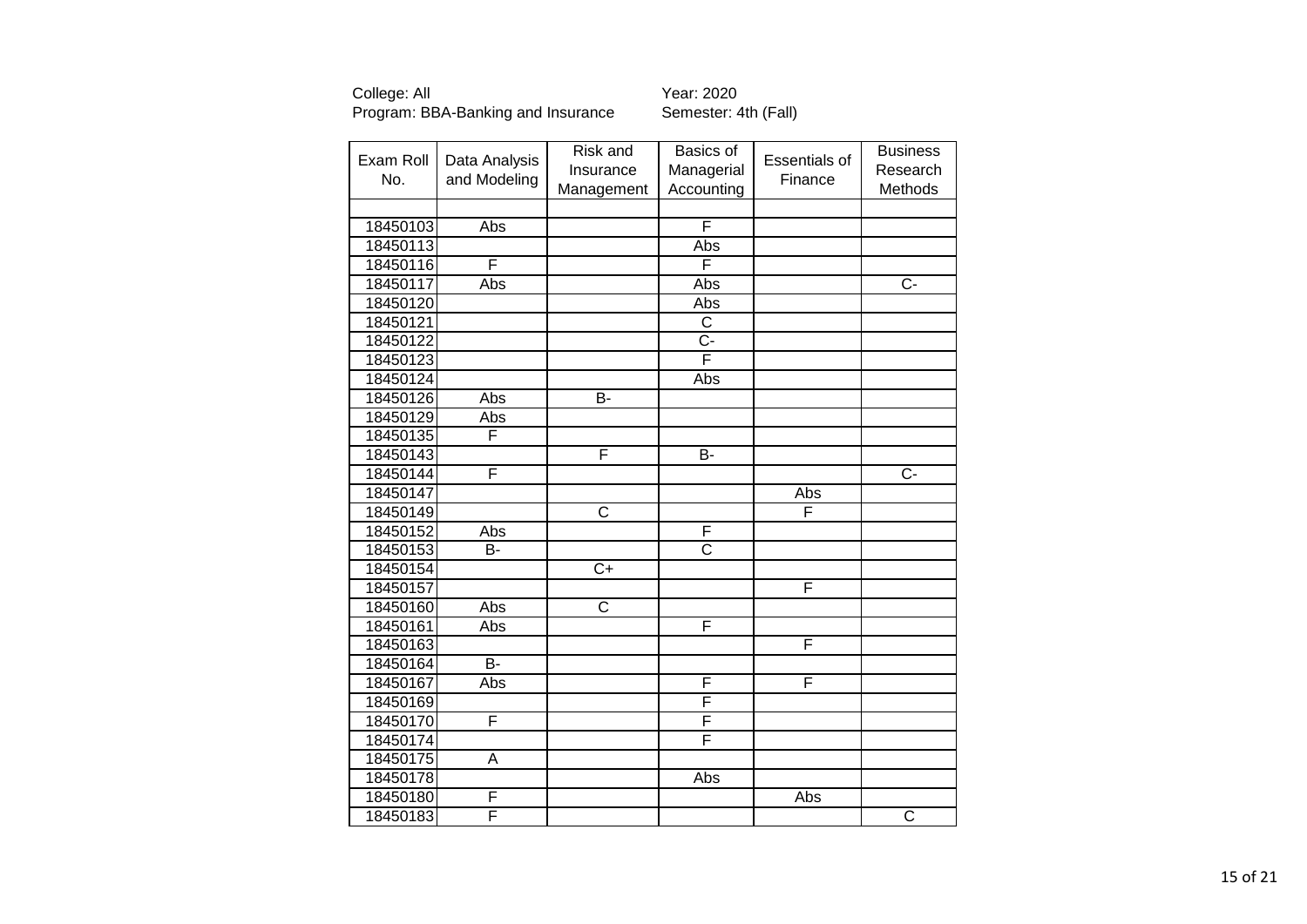| Exam Roll    | Data Analysis   | Risk and   | Basics of               | Essentials of         | <b>Business</b> |
|--------------|-----------------|------------|-------------------------|-----------------------|-----------------|
| No.          |                 | Insurance  | Managerial              |                       | Research        |
| and Modeling | Management      | Accounting | Finance                 | Methods               |                 |
|              |                 |            |                         |                       |                 |
| 18450187     |                 |            | F                       |                       |                 |
| 18450188     | $\overline{C+}$ |            |                         |                       |                 |
| 18450190     |                 |            | Abs                     |                       |                 |
| 18450192     |                 |            | Abs                     |                       |                 |
| 18450194     |                 |            | F                       |                       |                 |
| 18450195     |                 |            |                         | Abs                   |                 |
| 18450197     |                 |            |                         | F                     |                 |
| 18450198     | $\overline{B}$  |            |                         | $\overline{\text{c}}$ |                 |
| 18450200     |                 |            | C                       | F                     |                 |
| 18450202     |                 |            | $\overline{\text{c}}$   |                       |                 |
| 18450205     |                 |            | F                       |                       |                 |
| 18450207     | Abs             |            | $\overline{\text{c}}$   | Abs                   |                 |
| 18450208     |                 |            | F                       | F                     |                 |
| 18450212     |                 |            | F                       | F                     |                 |
| 18450214     | F               |            | F                       |                       |                 |
| 18450215     |                 |            | $\overline{\mathsf{B}}$ |                       |                 |
| 18450219     |                 |            |                         | F                     |                 |
| 18450222     | Abs             |            | $C -$                   | F                     |                 |
| 18450224     |                 |            | $\overline{\text{c}}$   |                       |                 |
| 18450225     |                 |            | F                       | <b>Abs</b>            |                 |
| 18450228     |                 |            |                         |                       | Abs             |
| 18450229     |                 |            |                         | $\overline{\text{c}}$ |                 |
| 18450232     |                 |            | F                       |                       |                 |
| 18450238     | <b>B-</b>       |            | $\overline{C}$ -        |                       |                 |
| 18450241     | Abs             |            | Abs                     |                       |                 |
| 18450244     | $\overline{C}$  |            | F                       |                       |                 |
| 18450245     | F               |            | $C -$                   |                       |                 |
| 18450248     | F               |            | F                       |                       |                 |
| 18450249     |                 |            | B-                      |                       |                 |
| 18450250     | Abs             |            | B-                      |                       |                 |
| 18450253     | $C+$            |            | $\overline{\text{c}}$   |                       |                 |
| 18450255     | A               |            |                         |                       |                 |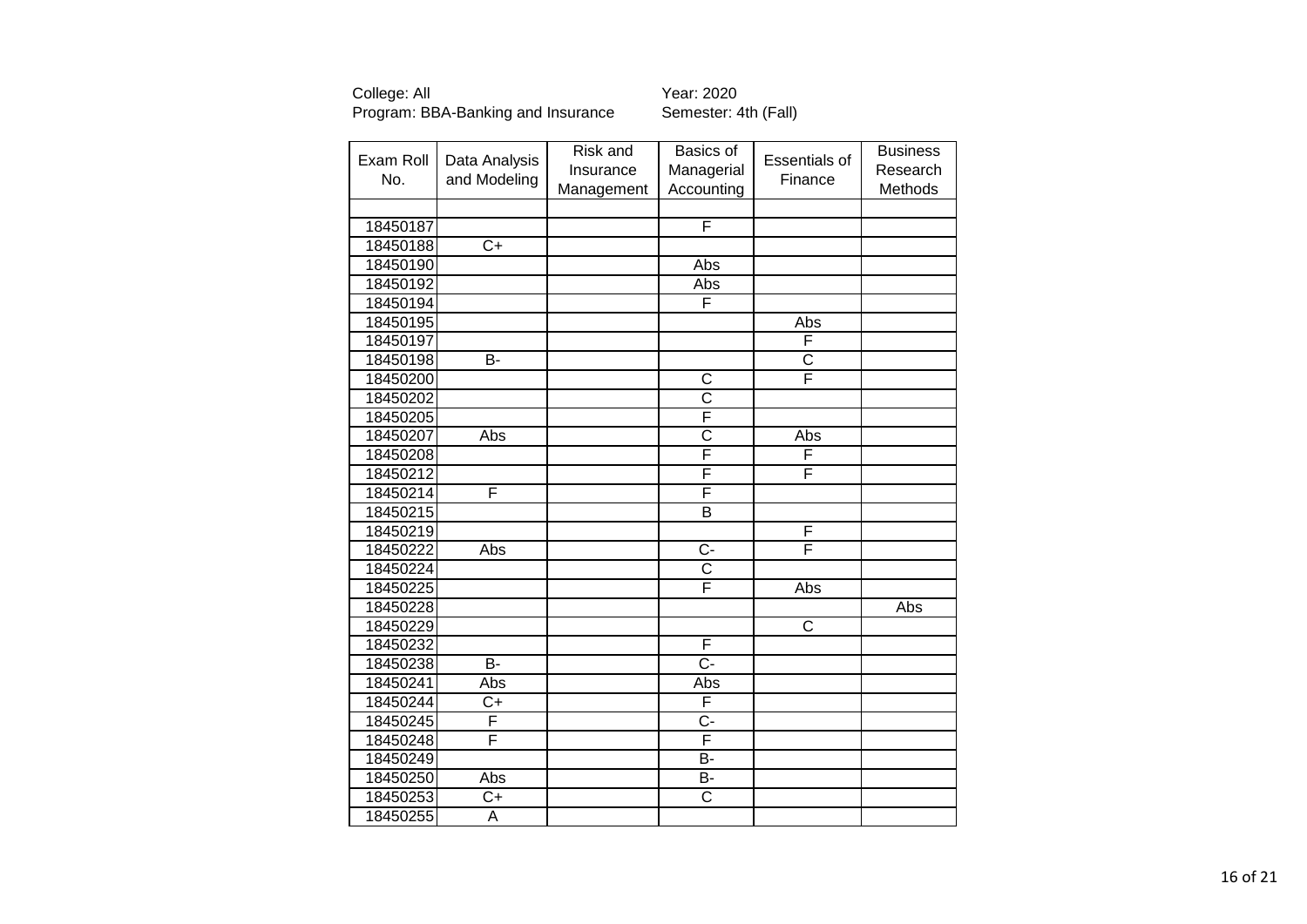| Exam Roll | Data Analysis         | Risk and         | Basics of             | Essentials of   | <b>Business</b>       |
|-----------|-----------------------|------------------|-----------------------|-----------------|-----------------------|
| No.       |                       | Insurance        | Managerial            |                 | Research              |
|           | and Modeling          | Management       | Accounting            | Finance         | Methods               |
|           |                       |                  |                       |                 |                       |
| 18450256  | Abs                   |                  | Abs                   |                 |                       |
| 18450257  |                       |                  | $\overline{B}$        |                 |                       |
| 18450258  | Α                     | Abs              | $\overline{C}$        |                 |                       |
| 18450259  | F                     |                  | Ċ-                    |                 |                       |
| 18450262  |                       |                  |                       |                 | $\overline{B}$        |
| 18450269  | B-                    |                  |                       |                 |                       |
| 18450270  | <b>B-</b>             |                  | F                     |                 |                       |
| 18450272  | $\overline{\text{c}}$ |                  | F                     |                 |                       |
| 18450273  | Abs                   |                  |                       |                 | Abs                   |
| 18450277  | A                     |                  |                       |                 |                       |
| 18450279  |                       |                  |                       |                 | $\overline{C}$        |
| 18450280  |                       |                  |                       | Abs             |                       |
| 18450282  |                       |                  |                       |                 | <b>B-</b>             |
| 18450286  |                       |                  | F                     | Abs             | $\overline{C+}$       |
| 18450293  |                       |                  | Abs                   |                 |                       |
| 18450294  |                       |                  | F                     |                 |                       |
| 18450296  |                       |                  |                       |                 | $\overline{B+}$       |
| 18450298  |                       |                  |                       | $\overline{C+}$ |                       |
| 18450299  |                       |                  |                       |                 | Abs                   |
| 18450300  |                       |                  | $\overline{\text{C}}$ |                 |                       |
| 18450301  | $\overline{B+}$       |                  | $\overline{\text{c}}$ |                 |                       |
| 18450303  | <b>NQ</b>             |                  |                       |                 | B                     |
| 18450304  |                       |                  |                       | F               |                       |
| 18450306  |                       |                  |                       |                 | F                     |
| 18450310  |                       |                  | F                     | $\overline{C+}$ |                       |
| 18450312  |                       |                  |                       |                 | NQ                    |
| 18450313  |                       |                  |                       |                 | Abs                   |
| 18450316  |                       | Abs              |                       |                 |                       |
| 18450317  | Abs                   |                  | Abs                   |                 |                       |
| 18450318  |                       |                  |                       |                 | $B+$                  |
| 18450319  |                       |                  | $\overline{\text{C}}$ |                 |                       |
| 18450320  |                       | $\overline{A}$ - |                       |                 | $\overline{\text{c}}$ |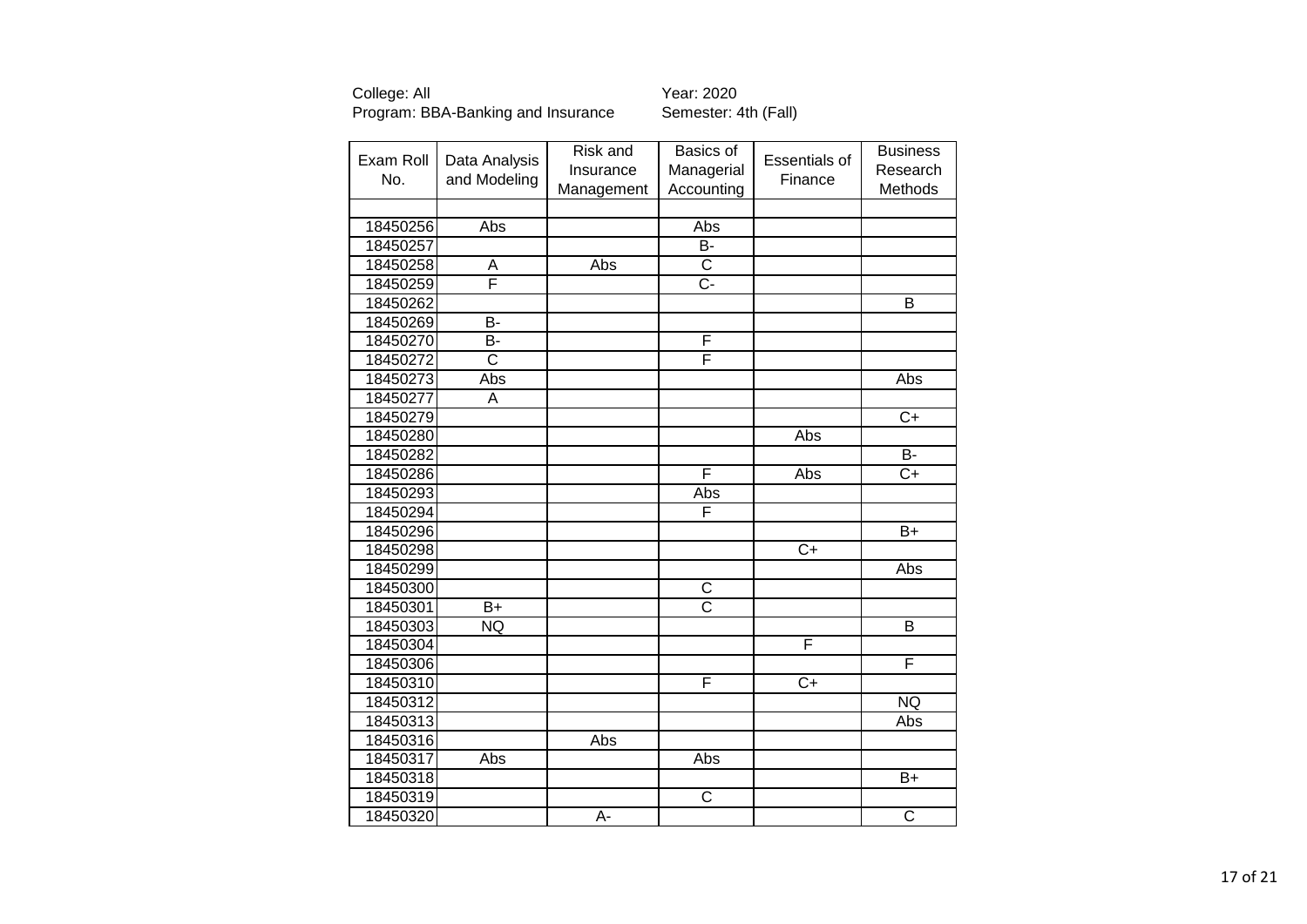| Exam Roll | Data Analysis  | Risk and   | Basics of             | <b>Essentials of</b>  | <b>Business</b> |
|-----------|----------------|------------|-----------------------|-----------------------|-----------------|
| No.       |                | Insurance  | Managerial            |                       | Research        |
|           | and Modeling   | Management | Accounting            | Finance               | Methods         |
|           |                |            |                       |                       |                 |
| 18450321  | F              |            |                       |                       |                 |
| 18450322  | F              |            | F                     |                       |                 |
| 18450326  |                |            |                       | F                     |                 |
| 18450331  |                |            | F                     |                       |                 |
| 18450332  | F              |            | $\overline{C+}$       |                       |                 |
| 18450340  |                |            | B-                    | F                     |                 |
| 18450342  |                |            |                       |                       | D+              |
| 18450346  |                |            |                       |                       | $B+$            |
| 18450347  |                |            | $\overline{\text{c}}$ |                       |                 |
| 18450350  | F              |            | F                     |                       |                 |
| 18450353  | F              |            | F                     | F                     |                 |
| 18450354  | $\overline{B}$ |            |                       | $\overline{\text{c}}$ |                 |
| 18450356  |                |            |                       |                       | <b>B-</b>       |
| 18450358  |                |            | F                     |                       |                 |
| 18450362  |                | C          |                       |                       |                 |
| 18450364  | $C+$           |            |                       |                       |                 |
| 18450365  |                | A          |                       |                       |                 |
| 18450367  | Abs            |            | Abs                   |                       |                 |
| 18450368  | Abs            |            | Abs                   |                       |                 |
| 18450372  |                |            | B-                    |                       |                 |
| 18450377  |                |            | A-                    |                       | A-              |
| 18450379  |                |            |                       |                       | $C+$            |
| 18450382  |                |            | Abs                   |                       |                 |
| 18450383  |                |            | Abs                   |                       |                 |
| 18450384  |                |            |                       | $\overline{C}$        |                 |
| 18450385  |                |            |                       | Ē                     |                 |
| 18450386  |                | A          |                       |                       |                 |
| 18450388  |                |            | F                     |                       |                 |
| 18450392  | Abs            |            |                       |                       | $\overline{C+}$ |
| 18450393  |                |            |                       | F                     |                 |
| 18450394  |                |            | F                     |                       |                 |
| 18450399  | F              |            | F                     |                       |                 |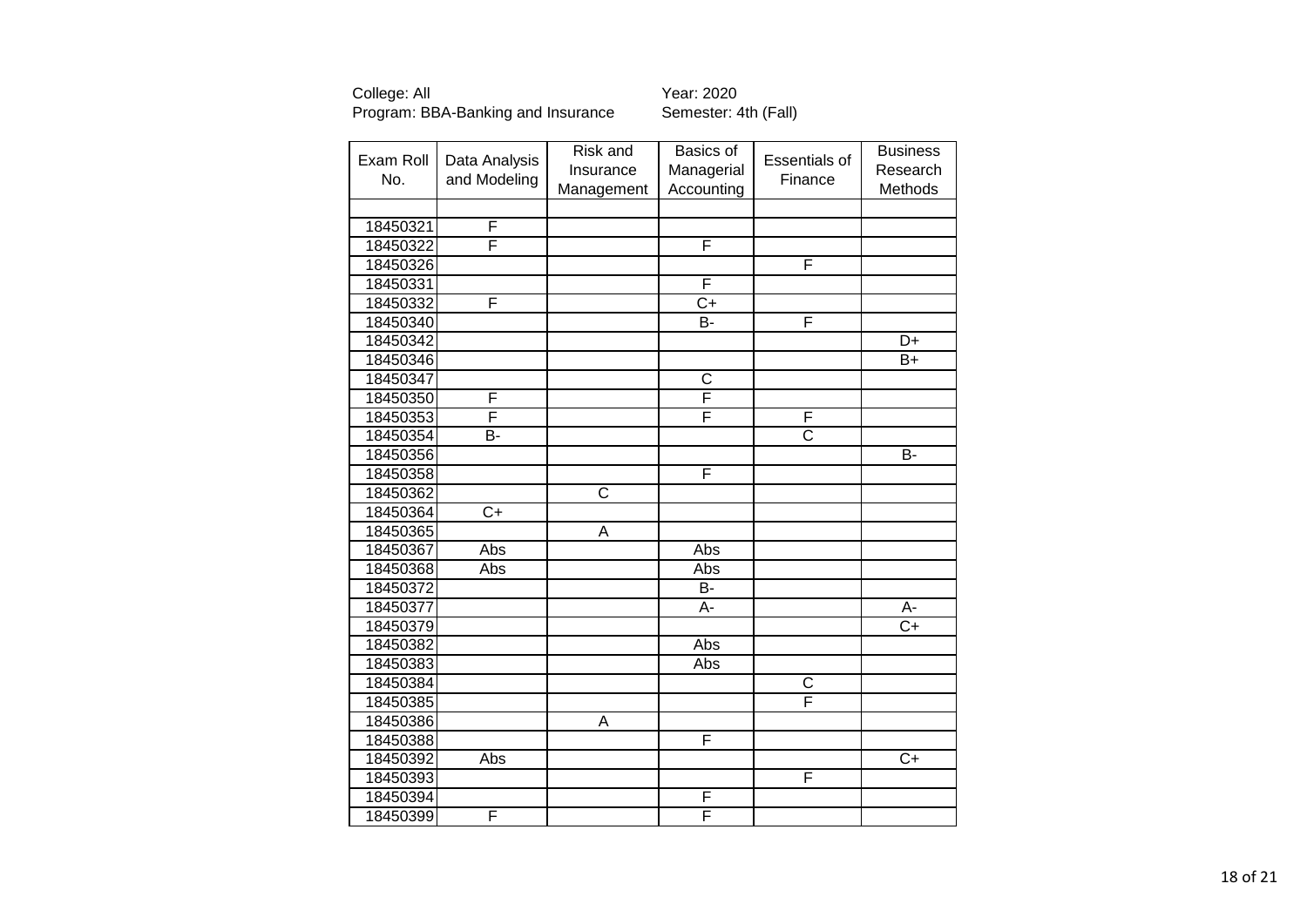| Exam Roll | Data Analysis         | Risk and                | Basics of  | <b>Essentials of</b> | <b>Business</b>         |
|-----------|-----------------------|-------------------------|------------|----------------------|-------------------------|
|           |                       | Insurance               | Managerial |                      | Research                |
| No.       | and Modeling          | Management              | Accounting | Finance              | Methods                 |
|           |                       |                         |            |                      |                         |
| 18450400  |                       |                         | F          |                      |                         |
| 18450401  |                       |                         |            | F                    |                         |
| 18450408  |                       |                         |            | F                    |                         |
| 18450410  | F                     |                         |            |                      |                         |
| 18450412  |                       | $\overline{\mathsf{A}}$ |            |                      | F                       |
| 18450413  | $\overline{\text{c}}$ |                         | Abs        |                      |                         |
| 18450415  | Abs                   |                         |            |                      |                         |
| 18450417  |                       |                         | F          |                      | $\overline{\mathsf{C}}$ |
| 18450420  |                       |                         |            | F                    |                         |
| 18450428  | Abs                   |                         |            |                      |                         |
| 18450429  |                       |                         |            | Abs                  |                         |
| 18450432  |                       |                         |            |                      | $\overline{C}$          |
| 18450433  |                       |                         | Abs        |                      |                         |
| 18450438  |                       | Abs                     |            |                      | F                       |
| 18450440  |                       |                         | C          |                      |                         |
| 18450441  | $\overline{\text{c}}$ |                         | Abs        |                      |                         |
| 18450443  |                       |                         |            |                      | F                       |
| 18450446  | Abs                   | A                       |            | Abs                  |                         |
| 18450448  | Abs                   |                         |            |                      |                         |
| 18450451  | $\overline{\text{C}}$ |                         | Abs        |                      |                         |
| 18450452  |                       |                         |            | F                    |                         |
| 18450456  |                       | F                       |            |                      |                         |
| 18450458  | A-                    |                         |            |                      |                         |
| 18450459  |                       | $\overline{\mathsf{B}}$ |            |                      |                         |
| 18450460  |                       |                         | F          | F                    | Abs                     |
| 18450462  | F                     | $\overline{\mathsf{B}}$ | F          |                      |                         |
| 18450464  | F                     |                         |            |                      | Abs                     |
| 18450466  | F                     |                         | F          |                      |                         |
| 18450467  |                       |                         | F          |                      |                         |
| 18450469  | B                     |                         | Abs        | Abs                  |                         |
| 18450472  |                       |                         | F          |                      |                         |
| 18450474  |                       |                         |            | F                    |                         |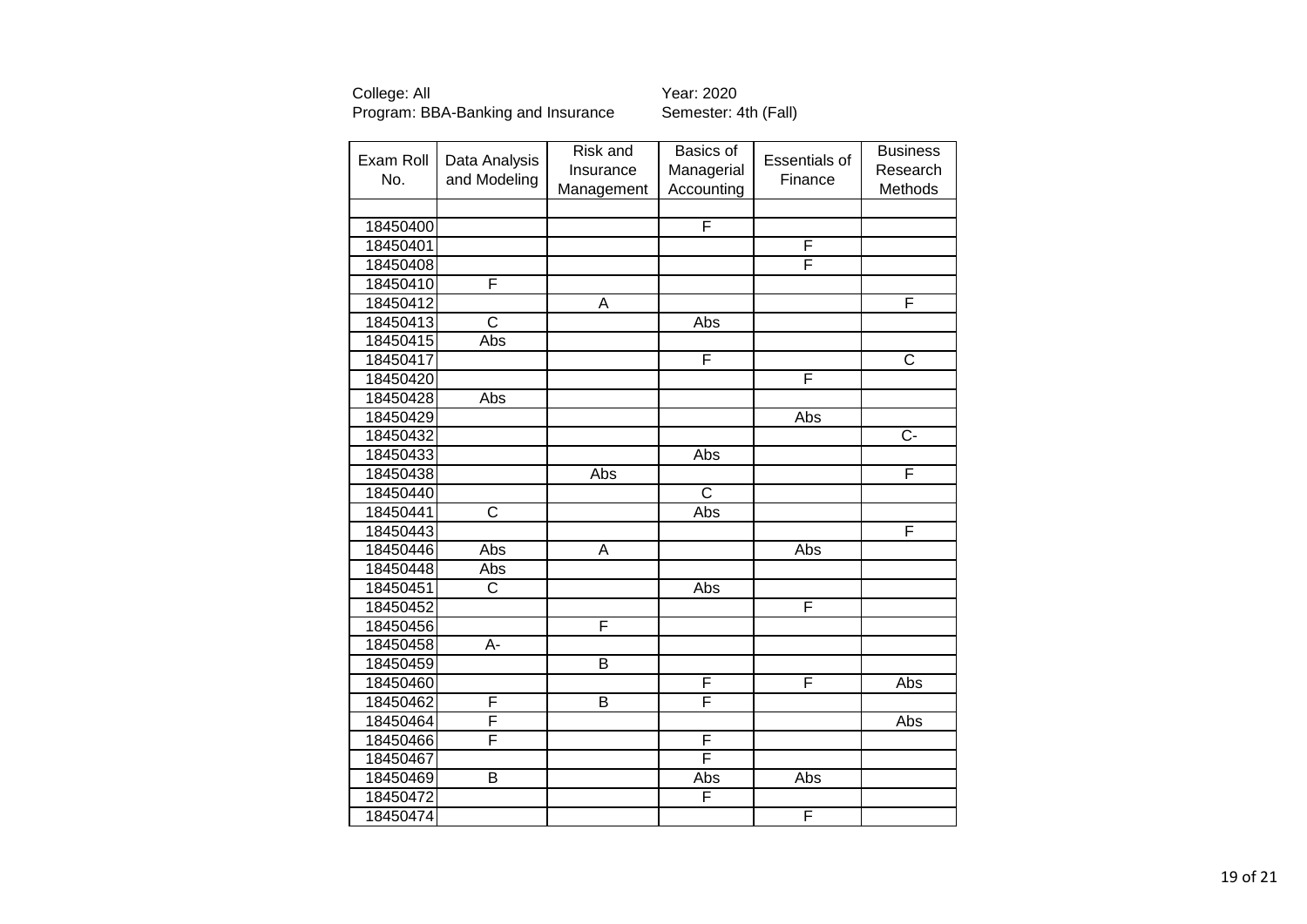| Exam Roll<br>No. | Data Analysis<br>and Modeling | Risk and<br>Insurance<br>Management | Basics of<br>Managerial<br>Accounting | Essentials of<br>Finance | <b>Business</b><br>Research<br>Methods |
|------------------|-------------------------------|-------------------------------------|---------------------------------------|--------------------------|----------------------------------------|
|                  |                               |                                     |                                       |                          |                                        |
| 18450475         |                               |                                     | Abs                                   | F                        |                                        |
| 18450477         | F                             |                                     | F                                     |                          |                                        |
| 18450478         | F                             |                                     |                                       | Abs                      |                                        |
| 18450481         |                               |                                     | Abs                                   | F                        |                                        |
| 18450482         | $\overline{B}$                | $\overline{B}$                      |                                       |                          |                                        |
| 18450487         | F                             | B-                                  |                                       |                          |                                        |
| 18450488         | F                             | B-                                  |                                       |                          |                                        |
| 18450491         | F                             |                                     | F                                     | Abs                      |                                        |
| 18450495         | F                             |                                     |                                       |                          |                                        |
| 18450504         | Abs                           |                                     |                                       | Abs                      |                                        |
| 18450507         |                               |                                     | $\overline{\text{c}}$                 | $\overline{\text{c}}$    |                                        |
| 18450510         | Abs                           |                                     | Abs                                   | Abs                      |                                        |
| 18450513         | <b>B-</b>                     |                                     |                                       |                          |                                        |
| 18450514         |                               |                                     | $\overline{C}$                        |                          |                                        |
| 18450520         |                               |                                     | $\overline{C}$ -                      |                          |                                        |
| 18450524         |                               |                                     | F                                     |                          |                                        |
| 18450527         |                               |                                     | Abs                                   |                          |                                        |
| 18450528         |                               |                                     |                                       | Abs                      |                                        |
| 18450532         |                               |                                     |                                       | Abs                      |                                        |
| 18450534         | $\overline{C+}$               |                                     |                                       |                          |                                        |
| 18450537         |                               |                                     |                                       | F                        |                                        |
| 18450540         | $\overline{C}$                |                                     |                                       |                          |                                        |
| 18450550         | F                             |                                     |                                       |                          |                                        |
| 18450553         |                               |                                     | Abs                                   |                          |                                        |
| 18450558         | $\overline{C}$                |                                     |                                       |                          |                                        |
| 18450562         | $\overline{C}$                |                                     |                                       |                          | $C -$                                  |
| 18450566         |                               |                                     | $C+$                                  |                          |                                        |
| 18450567         |                               |                                     | $\mathsf{C}$                          |                          |                                        |
| 18450569         |                               |                                     | Abs                                   |                          |                                        |
| 18450571         |                               |                                     | Ċ-                                    | F                        |                                        |
| 18450573         |                               |                                     | Abs                                   | Abs                      |                                        |
| 18450581         |                               |                                     |                                       | Abs                      |                                        |